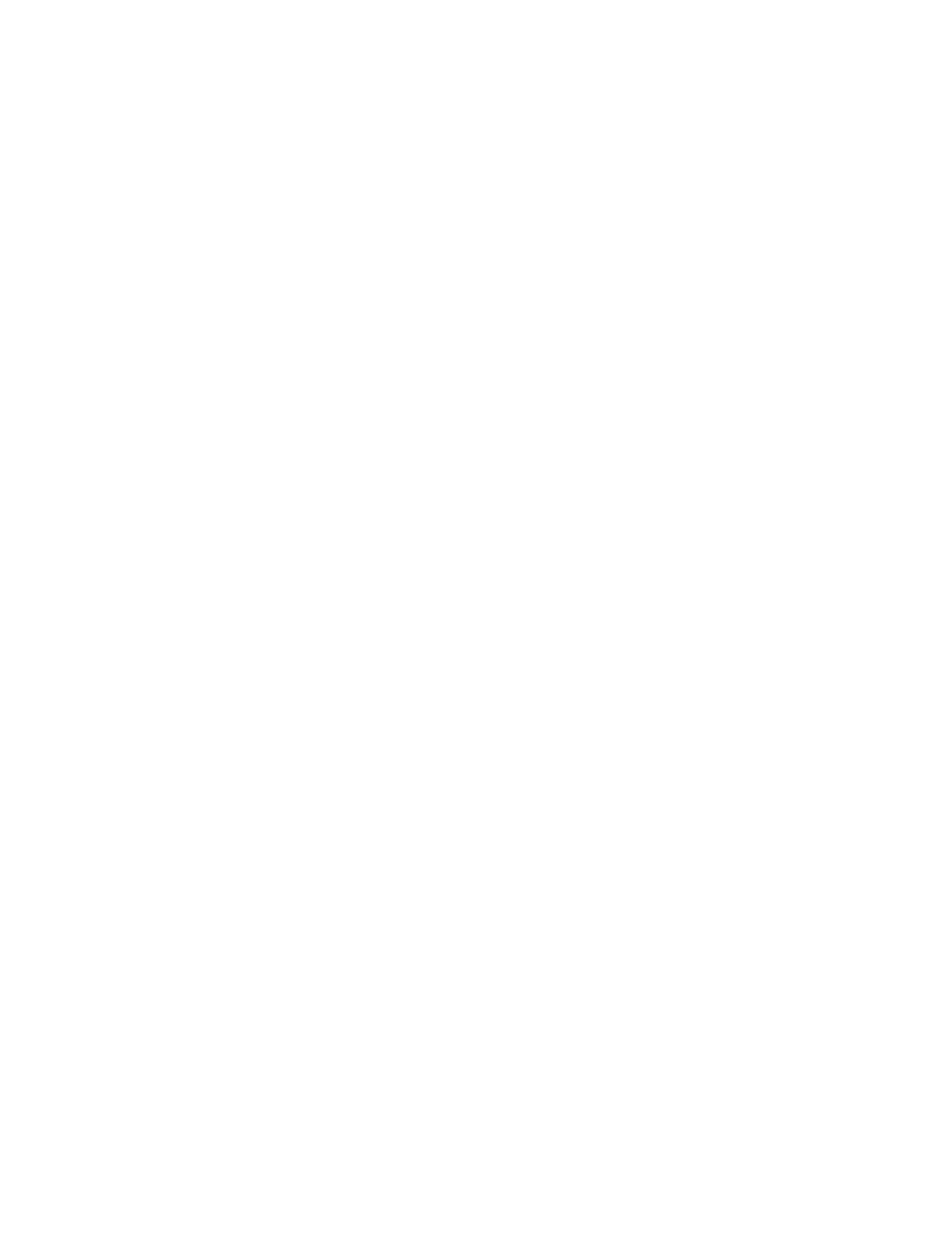# INSTRUCTIONS FOR PREPARATION OF

# The Capital and Asset Report for Foreign Banking Organizations FR Y-7Q

#### **General Instructions**

The Capital and Asset Report for Foreign Banking Organizations (FR Y-7Q) requires financial information from foreign banking organizations (FBOs).

For any items being translated from foreign currency denominations, the foreign currency translation rate should be the rate effective on the as-of date of the report.

<span id="page-2-0"></span>All financial data should be reported in U.S. dollars, as indicated on the reporting form.

### Who must report

The FR Y-7Q must be filed by each top-tier FBO. The report consists of three parts.

- (1) Part 1A Capital and Asset Information for the Top-tier FBO.
	- Reported quarterly by each top-tier FBO if the FBO or any FBO in its tiered structure has effectively elected to be a financial holding company (FHC). Also, reported quarterly by each top-tier FBO that has total consolidated assets of \$50 billion or more as of the report date, regardless of FHC status. Once an FBO has total consolidated assets of \$50 billion or more, the FBO should begin quarterly reporting of Part 1A as of the first quarter the total assets reached \$50 billion or more. The FBO must continue to report Part 1A quarterly unless and until the FBO has reported total consolidated assets of less than \$50 billion for each of all four quarters in a full calendar year. Therefore, an FBO without FHC status should revert to annual reporting, in accor dance with the instructions for annual reporting below. If at any time, after reverting to

annual reporting, an FBO without FHC status has total consolidated assets of \$50 billion or more, the FBO must return to quarterly reporting of Part 1A immediately.

- Reported annually by each top-tier FBO if (1) the FBO or any FBO in its tiered structure has not effectively elected to be an FHC and (2) the FBO has total consolidated assets of less than \$50 billion as of the report date.
- (2) Part 1B Capital and Asset Information for Certain Top-tier Foreign Banking Organizations.
	- Reported quarterly by each top-tier FBO with combined U.S. assets of \$100 billion or more, or combined U.S. assets of less than \$100 billion but total consolidated assets of \$250 billion or more.
- (3) Part 2 Capital and Asset Information for Lowertier FBOs Operating a Branch or an Agency, or owning an Edge or Agreement Corporation, or a commercial lending company subsidiary in the United States.
	- Reported quarterly for each lower-tier FBO (where applicable) operating a branch or an agency, or owning an Edge or Agreement cor poration, or a commercial lending company subsidiary in the United States, if it or any FBO in its tiered structure has FHC status.

Generally, the top-tier reporter of the FR Y-7Q is the same as the top-tier reporter for the annual FR Y-7 report. With certain tiered FBOs, however, the initial determination of the top-tier reporter for FR Y-7Q reporting purposes may require consultation with Federal Reserve staff. This determination will be based primarily on whether the top-tier reporter provides capital ratio information to its home country authorities. For example, a top-tier entity that is an insurance

GEN-1<br>June 2020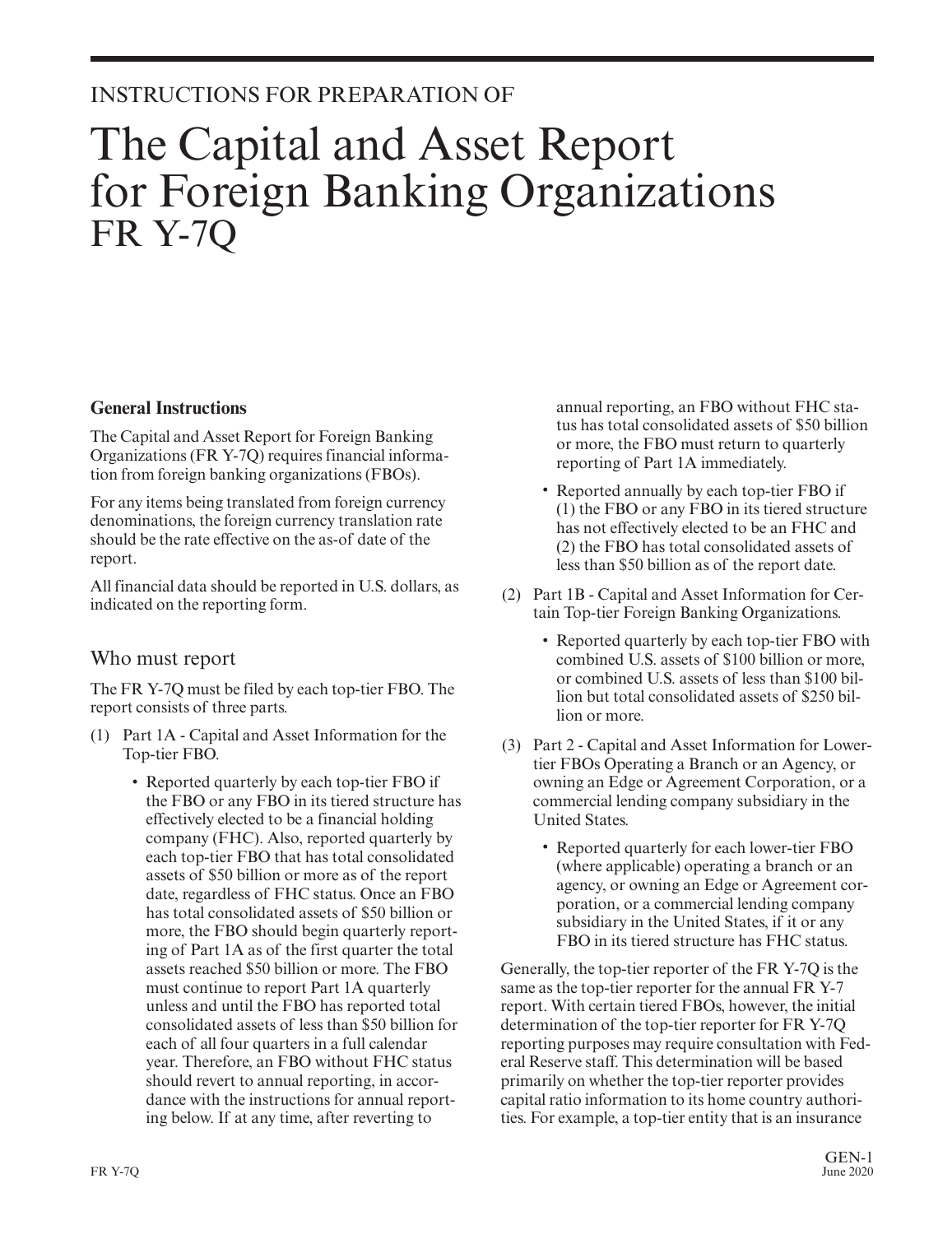company and does not provide capital ratio information to home country authorities will likely not have to provide capital ratio information on the FR Y-7Q; in this case, the next-highest tier that provides capital and asset information to home country authorities would likely be deemed the top-tier entity for capital and asset reporting on the FR Y-7Q.

### Page 1

Page 1 of the report must include the legal name of the FBO filing the FR Y-7Q and the mailing address. The name, telephone number, and e-mail address of a contact at the FBO to whom questions about the report(s) may be directed must be indicated.

### Legal Name of Foreign Banking **Organization**

<span id="page-3-0"></span>The legal name must be the same name that is specified on the Report of Changes in Organizational Structure (FR Y-10).

### Submission Date of Reports

The report date for FBOs that must report annually is December 31. The preferred reporting period is for the 12-month calendar year ending December 31. However, FBOs are permitted to report based on their most recent 12-month fiscal year, if their fiscal year differs from the 12-month calendar year ending December 31. Report the "as-of" date in Part 1A, item 8, in the YYYYMMDD format. For example, if a reporter's fiscal year ends on October 31, 2002, then Part 1A, item 8 of the FR Y-7Q filed for December 31, 2002 would read 20021031.

The reporting dates for FBOs that must report quarterly are March 31, June 30, September 30, and December 31. The preferred reporting periods correspond with the 12-month calendar year ending December 31 (i.e., for the three months ending March 31, six months ending June 30, nine months ending September 30, and twelve months ending December 31). However, an FBO is permitted to report at different periods if its fiscal year differs from the 12-month calendar year ending December 31. Report the "as-of" dates in Part 1A, item 8, and Part 2, item 6 (if applicable). However, these reports must be submitted on the

quarter-end dates, similar to the manner described above for year-end dates.

## Where to Submit Reports

*Paper submission of report form.* This report must be received by the appropriate Federal Reserve Bank no more than 90 calendar days after the report date. The earlier submission would aid the Federal Reserve in reviewing and processing the report and is encouraged. Cases in which home country practices do not allow for reporting within 90 days might justify an extension, but only after consultation with Federal Reserve staff. If this deadline cannot be met, the FBO must advise the appropriate Federal Reserve Bank as soon as possible, and normally not later than 30 calendar days before the deadline, and request an extension, stating the reason for the request and the date on which the information will be filed. The reports are due by the end of the reporting day on the submission date (i.e., 5:00 P.M. at each of the Federal Reserve Banks).

The filing of this report will be considered timely, regardless of when the reports are received by the appropriate Federal Reserve Bank, if these reports are mailed and postmarked no later than the third calendar day preceding the submission deadline. In addition, the hand delivery of the completed original reports on or before the submission deadline to the location to which the reports would otherwise be mailed is an acceptable alternative to mailing such reports. If the submission deadline falls on a weekend or holiday, the report must be received by 5:00 P.M. on the first business day after the weekend or holiday. Any report received after 5:00 P.M. on the first business day after the weekend or holiday deadline will be considered late unless it has been postmarked three calendar days prior to the original weekend or holiday submission deadline (original deadline), or the institution has a record of sending the report by overnight service one day prior to the original deadline.

*Electronic submission of report form.* FBOs have the option to submit the FR Y-7Q report electronically via Reporting Central. FBOs should contact their district Reserve Bank or go to [www.frbservices.org/central](https://www.frbservices.org/central-bank/reporting-central/index.html)[bank/reporting-central/index.html](https://www.frbservices.org/central-bank/reporting-central/index.html) for procedures for electronic submission. FBOs choosing to submit these reports electronically must maintain in their files the original manually signed page 1 of the Reserve Bank-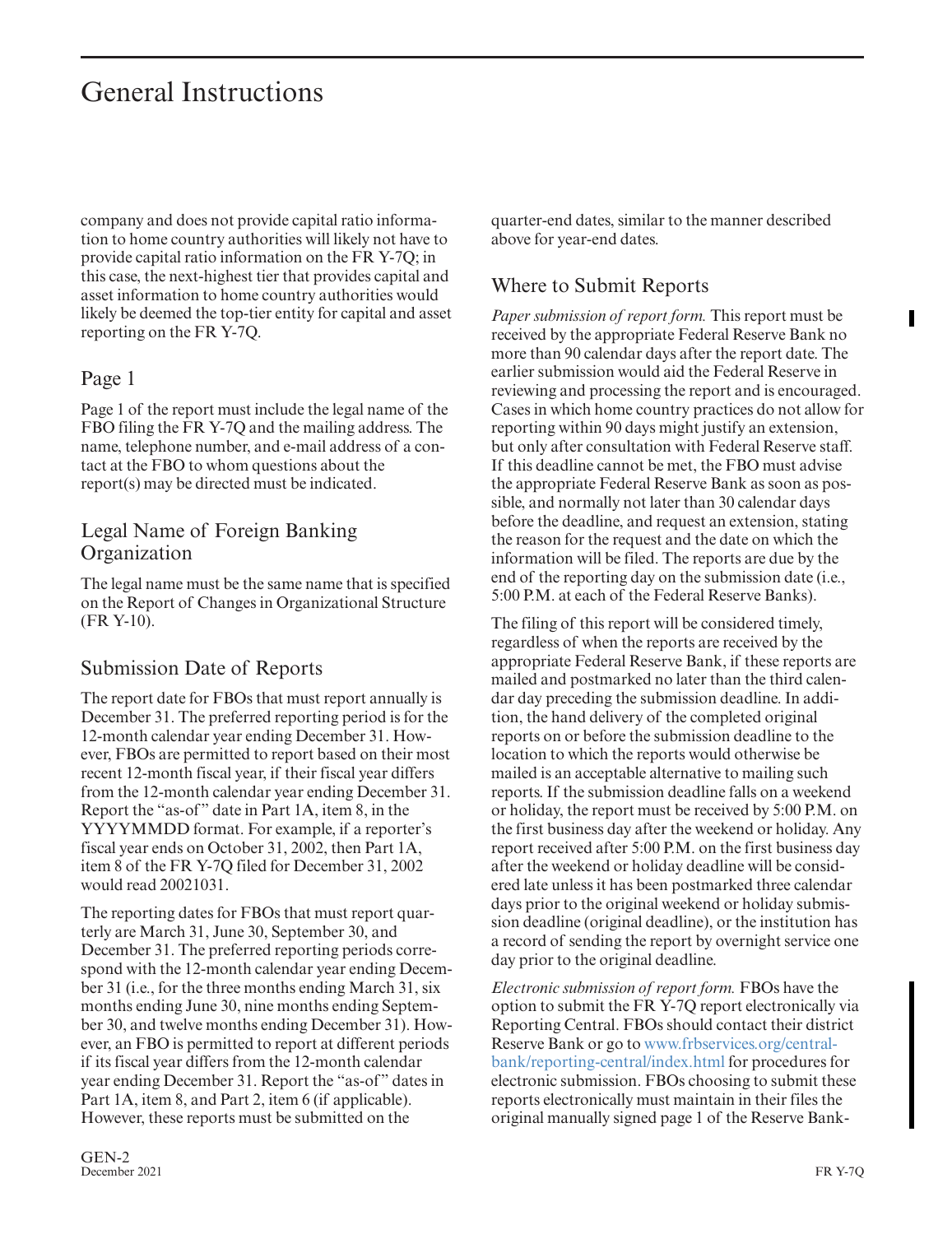supplied forms received for the report date, attached to a printout of the data submitted.

# Confidentiality

Information disclosed in these reports is generally not considered confidential. The completed version of this report generally is available to the public upon request on an individual basis 120 days after the quarterly or annual as-of-dates. However, individual respondents may request that certain data be protected pursuant to Exemptions 4, 6, or 8 of the Freedom of Information Act (5 U.S.C.  $\S 552(b)(4)$ , (6) & (8)), where such data relates to trade secrets and financial information, per sonal information, or supervisory information, respectively. Requests for confidential treatment of information are reviewed on a case-by-case basis. A reporting FBO may request confidential treatment if it is of the opinion that specific commercial or financial information in the report is nonpublic commercial or financial information, which is both customarily and actually treated as private by the reporting FBO; that disclosure of the submitted information would result in unwar ranted invasion of personal privacy; or that submitted information is contained in or related to examination, operating, or condition reports prepared by, or on behalf of, or for the use of an institution responsible for the regulation or supervision of financial institutions. A request for confidential treatment beyond the initial 120 days must be submitted in writing concur rently with the submission of the report. The request must discuss in writing the justification for which confidentiality is requested and must demonstrate the specific nature of the harm that would result from public release of the information.

#### WHEN CONFIDENTIAL TREATMENT IS REQUESTED, PAGE 1 SHOULD BE LABELED "CONFIDENTIAL." THIS INFORMATION SHOULD BE SPECIFICALLY IDENTIFIED AS BEING CONFIDENTIAL.

Information, for which confidential treatment is requested, may subsequently be released by the Federal Reserve System in accordance with the terms of 12 CFR 261.18, or as otherwise provided by law. The Federal Reserve may subsequently release information for which confidential treatment is accorded if the Board of Governors determines that the disclosure of such information is in the public interest. If the Federal Reserve deems it necessary to release confidential data, the reporting institution will be notified before it is released.

*Check Box.* FBOs must select on page 1 of the form whether any confidential treatment is requested for any portion of the report. If the answer to the first question is "Yes," the Reporter must indicate whether a letter justifying the request for confidential treatment is included with the submission or has been provided separately. If an institution does not fulfill both requirements, or does not check the appropriate boxes, confidential treatment will not be considered.

*Note: Responses to the questions regarding confidential treatment on page 1 of the form will be considered public information.*

### **Signatures**

The Capital and Asset Report for Foreign Banking Organizations must be signed as indicated on page 1 by a duly authorized officer of the FBO. By signing page 1 of this report, the authorized officer acknowledges that any knowing and willful misrepresentation or omission of a material fact on this report constitutes fraud in the inducement and may subject the officer to legal sanctions provided by 18 USC 1001 and 1007.

# Amended Reports

The Federal Reserve may require the filing of an amended Capital and Asset Report for Foreign Banking Organizations if reports as previously submitted contain significant errors. In addition, an FBO should file an amended report when internal or external auditors make audit adjustments that result in a restatement of financial statements affecting reports previously submitted to the Federal Reserve. In the event that the required data is not available, respondents should contact the appropriate Federal Reserve Bank for information on submitting revisions.

# Monitoring of Regulatory Reports

Federal Reserve Banks will monitor the filing of all regulatory reports to ensure that they are filed in a timely manner and are accurate and not misleading. Reporting deadlines are detailed in Submission Date section of these general instructions. Additional infor-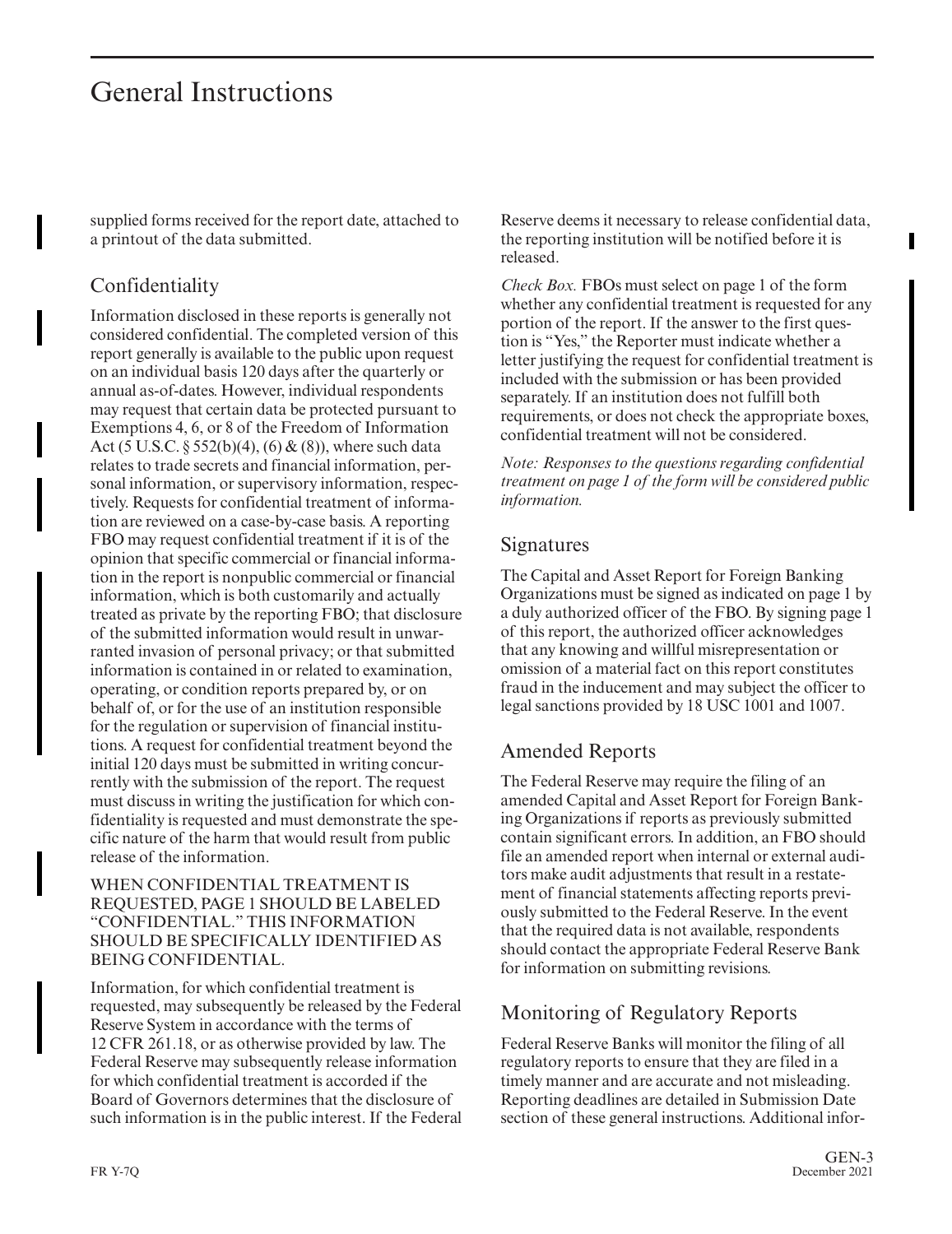mation on the monitoring procedures are available from the Federal Reserve Banks.

### **PART 1A—Capital and Asset Information for the Top-tier Foreign Banking Organization**

The capital and asset information provided in Part 1A should be reported by the top-tier FBO. See the ["Who](#page-2-0) [must report"](#page-2-0) section to determine the frequency of reporting for Part 1A. The Federal Reserve may require a FR Y-7Q reporter to submit supporting calculations and definitions of its components of capital if deemed necessary.

#### **Line Item 1 Is the foreign banking organization required by its home country supervisor to calculate its capital ratios using a risk-adjusted framework consistent with the Basel Capital Accord?**

Enter a "1" for "yes" if home country supervisor of the FBO has adopted and utilizes risk-based standards consistent with the Basel Capital Accord. Enter a "0" for "no" if the FBO is not required to apply standards consistent with the Basel Capital Accord. If "yes," provide capital and asset information using the procedures consistent with the risk-based framework required by the home country supervisor. If "no," provide the organization's best approximation of the capital and asset information.

#### **Line Item 2 Tier 1 capital.**

Report the amount of Tier 1 capital, on a consolidated basis, as reported by the institution to its home country supervisor under the Basel Capital Accord if the answer to Part 1A, item 1 is "yes." If the answer to Part 1A, item 1 is "no," then report by using the closest possible approximation.

If the FBO's calculation of Tier 1 capital (calculated in accordance with the methodologies established by the home country supervisor) differs from the calculation of this item in accordance with capital adequacy standards consistent with the Basel capital framework, as defined in Regulation YY (12 CFR Part 252.143 and 252.154), then the FBO should provide pro-forma estimates for Tier 1 capital in Part 1B, item 3; otherwise, the FBO must leave this item (Part 1A, item 2) blank. [If, notwithstanding differences between the calculation methodology provided in the home country capital adequacy framework and the Basel capital framework, these items are identical in Part 1A and Part 1B, Tier 1 capital in Part 1A, item 2, is derived from the data entered in Part 1B, item 3, by the FBO.]

#### **Line Item 3 Total risk-based capital.**

Report the amount of total risk-based capital, on a consolidated basis, as reported by the institution to its home country supervisor under the Basel Capital Accord if the answer to Part 1A, item 1 is "yes." If the answer to Part 1A, item 1 is "no," then report by using the closest possible approximation.

If the FBO's calculation of Total risk-based capital (calculated in accordance with the methodologies established by the home country supervisor) differs from the calculation of this item in accordance with capital adequacy standards consistent with the Basel capital framework, as defined in Regulation YY (12 CFR Part 252.143 and 252.154), then the FBO should provide pro-forma estimates for Total riskbased capital in Part 1B, item 5; otherwise, the FBO must leave this item (Part 1A, item 3) blank. [If, notwithstanding differences between the calculation methodology provided in the home country capital adequacy framework and the Basel capital framework, these items are identical in Part 1A and Part 1B, Total risk-based capital in Part 1A, item 3, is derived from the data entered in Part 1B, item 5, by the FBO.]

#### **Line Item 4 Risk-weighted assets.**

Report the amount of risk-weighted assets, on a consolidated basis, as reported by the institution to its home country supervisor under the Basel Capital Accord if the answer to Part 1A, item 1 is "yes." If the answer to Part 1A, item 1 is "no," then report by using the closest possible approximation.

#### **Line Item 5 Total consolidated assets at the end of the reporting period.**

Report the total assets, on a consolidated basis, at the end of the reporting period.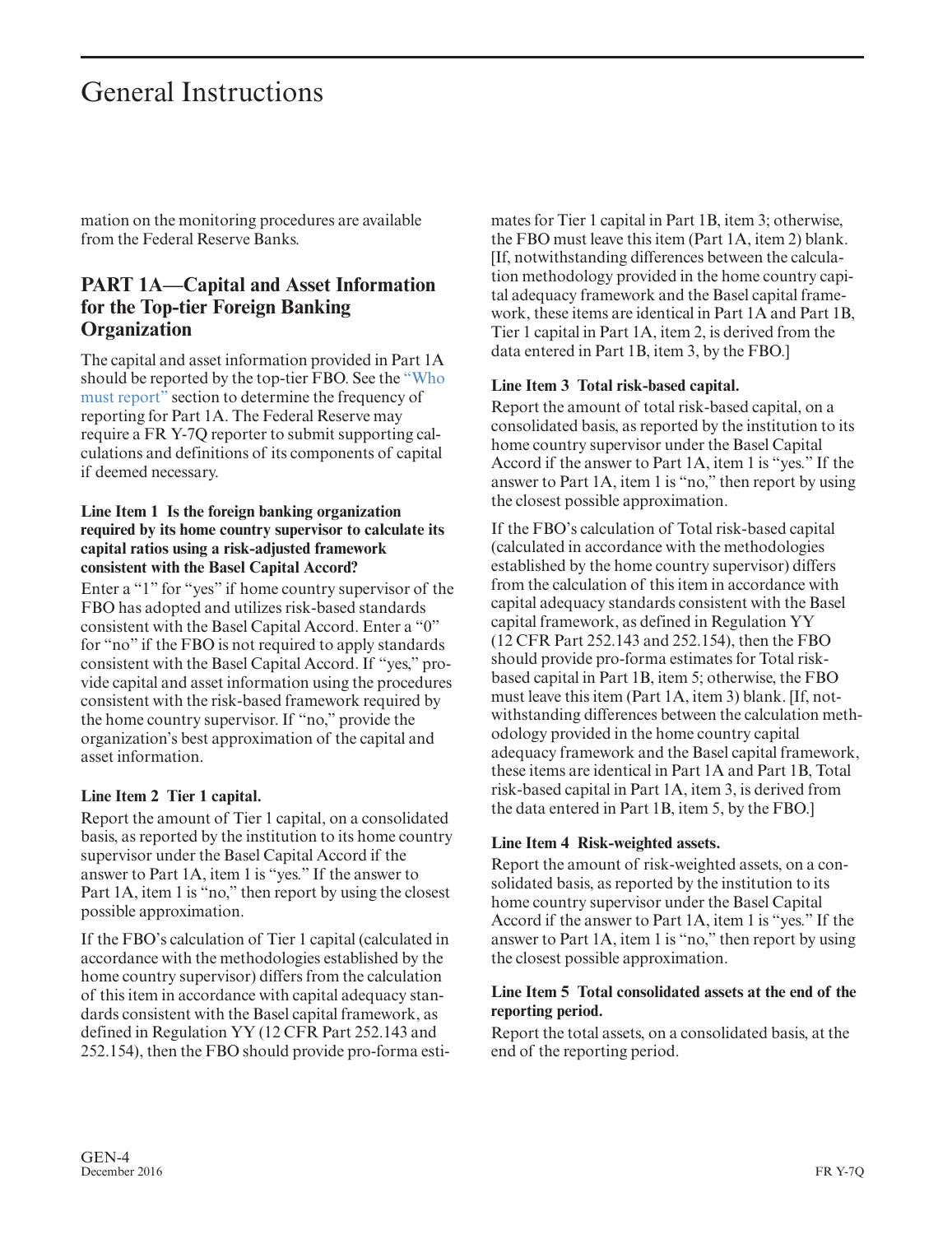#### **Line Item 6 Total combined assets of U.S. operations, net of intercompany balances and transactions between U.S. domiciled affiliates, branches, and agencies.**

Report the total combined assets of the top-tier FBO's  $U.S.$  domiciled affiliates, $<sup>1</sup>$  branches, and agencies. In</sup> situations where a U.S. domiciled affiliate is a parent of one or more subsidiaries, including subsidiaries of subsidiaries, the FBO should consolidate assets of the affiliate and its subsidiaries at the top-tier U.S. domiciled affiliate, in accordance with U.S. GAAP, and then the total consolidated assets (or total assets, as applicable) of each top-tier U.S. domiciled affiliate, branch, and agency should be combined. Total combined assets reported by top-tier FBOs should exclude intercompany balances and intercompany transactions between the FBO's U.S. domiciled affiliates, branches, or agencies to the extent such items are not already eliminated in consolidation. However, total combined assets reported by top-tier FBOs should include net inter company balances and intercompany transactions between a non-U.S. domiciled affiliate and a U.S. domiciled affiliate, branch, or agency of the FBO.

In cases where a U.S. affiliate has a gross due from balance with a foreign affiliate and a gross due to balance with that same affiliate, the gross due from balance and gross due to balance are netted. If the result of the netting equals a net due from balance, the net due from balance is added to the asset calculation for item 6. A net due to balance of a U.S. affiliate with a foreign

affiliate is not subtracted from the combined assets reported in item 6. Please refer to the Example below for further clarification.

For purposes of this report, a U.S. domiciled affiliate is defined as a subsidiary, an associated company, or an entity treated as an associated company (e.g., a corporate joint venture) as set forth in the instructions for the Consolidated Financial Statements for Holding Companies (FR Y-9C). Additionally, the determination of whether an affiliate of an FBO shall be consolidated shall be made in accordance with the FR Y-9C. Investments by a top-tier FBO in unconsolidated U.S. domiciled affiliates shall be accounted for under the equity method.

#### **Line Item 7 Total U.S. non-branch assets.**

Report the total U.S. non-branch and agency assets of the top-tier FBO's U.S. domiciled affiliates. Total U.S. non-branch and agency assets are the sum of the total combined assets of a top-tier FBO's top-tier U.S. domiciled affiliates excluding the assets of its U.S branches and agencies. Total combined assets of the top-tier FBO's U.S. domiciled affiliates should also exclude the assets of section 2(h)(2) companies as defined in section 2(h)2 of the Bank Holding Company Act (12 U.S.C. 1841(h)(2)) and debt previously contracted (DPC) branch subsidiaries.

In situations where a top-tier U.S. domiciled affiliate is a parent of one or more subsidiaries, the top-tier FBO should consolidate the assets of the affiliate and its subsidiaries, in accordance with U.S. Generally Accepted Accounting Principles (GAAP), and the total consolidated assets (or total assets, as applicable)

| <b>Example</b> |  |
|----------------|--|
|----------------|--|

| U.S. Affiliate "A" transactions                      |        | <b>U.S. Affiliate "B" transactions</b>                |              |  |  |
|------------------------------------------------------|--------|-------------------------------------------------------|--------------|--|--|
| Due to Foreign Affiliate 1                           | \$(50) | Due to Foreign Affiliate 1                            | \$(75)       |  |  |
| Due from Foreign Affiliate 1                         | \$10   | Due from Foreign Affiliate 1                          | \$90         |  |  |
| Net due to Foreign Affiliate 1                       | \$(40) | Net due from Foreign Affiliate 1                      | \$15         |  |  |
| Due to Foreign Affiliate 2                           | \$(20) | Due to Foreign Affiliate 2                            | \$(800)      |  |  |
| Due from Foreign Affiliate 2                         | \$45   | Due from Foreign Affiliate 2                          | \$1,000      |  |  |
| Net due from Foreign Affiliate 2                     | \$25   | Net due from Foreign Affiliate 2                      | <b>\$200</b> |  |  |
| U.S. Affiliate "A" would have a net due from of \$25 |        | U.S. Affiliate "B" would have a net due from of \$215 |              |  |  |

**The intercompany transactions are combined by adding U.S. Affiliate "A" (\$25) plus U.S. Affiliate "B" (which includes two net due from balances \$200 + \$15) arriving at a total net due from balance of \$240.**

<sup>1.</sup> Total combined assets of the top-tier FBO's U.S. domiciled affiliates should exclude the assets of section 2(h)(2) companies as defined in section 2(h)2 of the Bank Holding Company Act (12 U.S.C. 1841(h)(2)).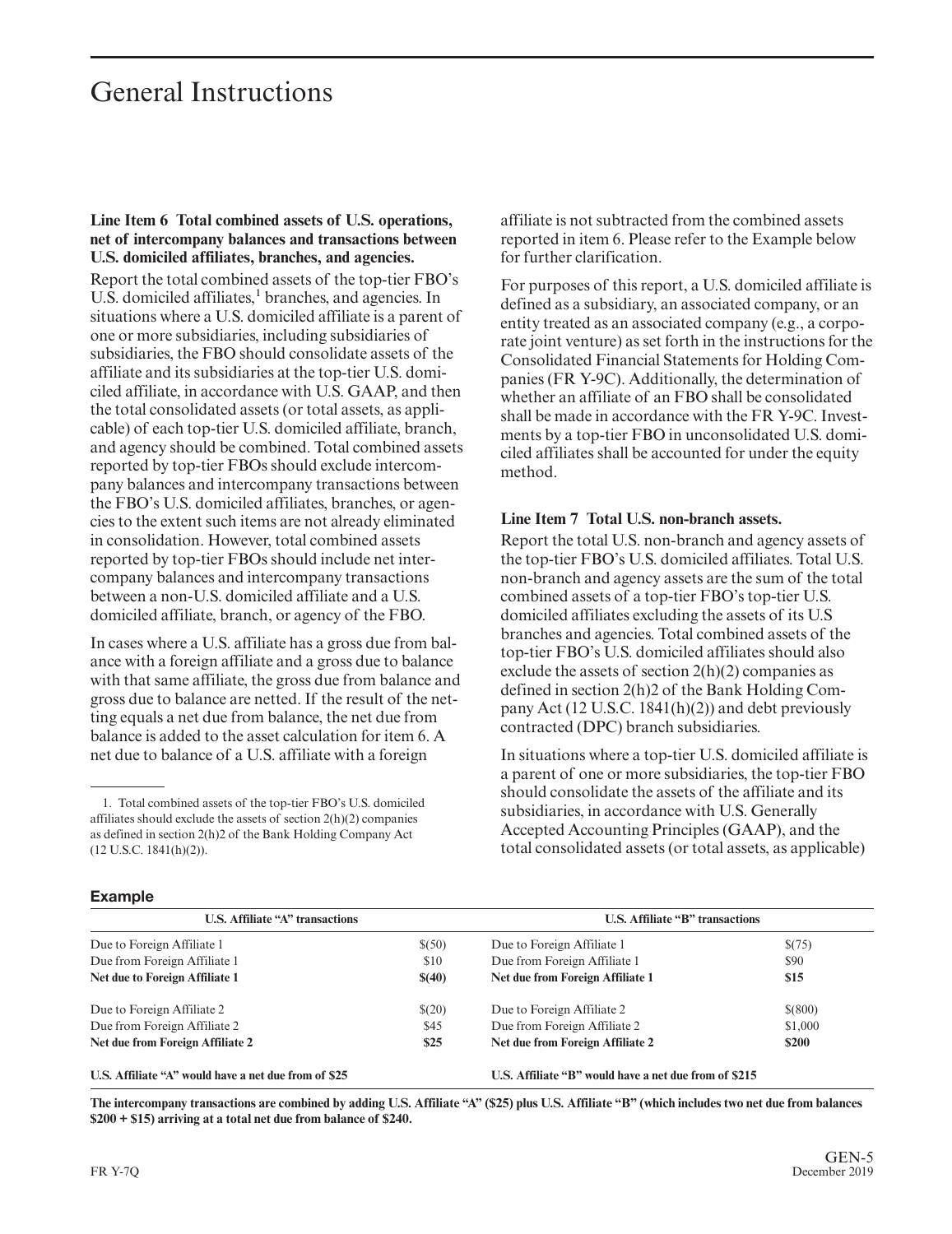of each top-tier U.S. domiciled affiliate should be combined. Where a top-tier U.S. domiciled subsidiary is not consolidated with the FBO for GAAP purposes, that entity shall be accounted for under the equity method and the sum of the amount of the investments should be included in the sum of the total combined assets of top-tier U.S. domiciled affiliates. The sum of the total combined assets of top-tier U.S. domiciled affiliates reported by a top-tier FBO should exclude intercompany balances and intercompany transactions between the FBO's U.S. domiciled affiliates to the extent such items are not already eliminated in consolidation. However, the sum of the total combined assets of top-tier U.S. domiciled affiliates reported by a toptier FBO should include asset exposures to U.S. branches, or agencies of the FBO and to non U.S. domiciled affiliates. In cases where the non U.S. domiciled affiliate is already consolidated with a top-tier U.S. domiciled affiliate these exposures are excluded.

For purposes of this item, U.S. domiciled affiliate is defined as a subsidiary, an associated company, or an entity treated as an associated company (e.g., a corporate joint venture) as set forth in the instructions for the Consolidated Financial Statements for Holding Companies (FR Y-9C). The net due from balances from an International Banking Facilities (IBFs) should be included in the U.S. domiciled affiliate's assets.

#### **Line Item 8 Enter the as-of date for the financial data provided above.**

Report in item 8 the as-of date for the financial data reported in items 2–7. Report the date in YYYYMMDD format. For example, if the as-of date is December 31, 2002, the entry would be 20021231. If a reporter's fiscal year does not follow the reporting pattern as defined above under "Submission date," then the as-of date for the most recent data available should be reported in item 8. For example, if a reporter's fiscal year ends on October 31, then item 8 of the FR Y-7Q filed for December 31, 2002 would read 20021031. For quarterly reporters a similar process would be followed, e.g., for a report filed on March 31, 2003 the reporter would provide data as-of January 31, 2003, item 8 would be 20030131.

### **PART 1B—Capital and Asset Information for Certain Top-tier Foreign Banking Organizations**

Under the Board's Regulation YY, a foreign banking organization with combined U.S. assets of \$100 billion or more (12 CFR 252.154) or combined U.S. assets of less than \$100 billion but total consolidated assets of \$250 billion or more (12 CFR 252.143) must certify to the Board that it meets capital adequacy standards on a consolidated basis established by its home-country supervisor that are consistent with the regulatory capital framework published by the Basel Committee on Banking Supervision.

In the event that the home country supervisor of such an FBO<sup>2</sup> has *not* established capital adequacy standards that are consistent with the Basel capital framework, Regulation YY requires such FBO to demonstrate that it would meet or exceed capital adequacy standards consistent with the Basel capital framework. In such cases, if the FBO's calculation of Tier 1 capital (Part 1A, item 2) and Total risk-based capital (Part 1A, item 3) (calculated in accordance with the methodologies established by the home country supervisor) differs from the calculation of those items in accordance with capital adequacy standards consistent with the Basel capital framework as defined in Regulation YY (12 CFR Part 252.143 and 252.154), then the FBO should provide pro-forma estimates in Part 1B, items 3 and 5. [If, notwithstanding differences between the calculation methodology provided in the home country capital adequacy framework and the Basel capital framework, these items are identical in Part 1A and Part 1B, Tier 1 capital (item 2) and Total risk-based capital (item 3) in Part 1A are derived from the data entered Part 1B, items 3 and 5, by the FBO, respectively.]

#### **Line Item 1 Common equity tier 1 capital.**

Report the common equity tier 1 capital of the FBO on a consolidated basis.

<sup>2.</sup> See 12 CFR part 252, Enhanced Prudential Standards for Bank Holding Companies and Foreign Banking Organizations, available at <https://www.gpo.gov/fdsys/pkg/FR-2014-03-27/pdf/2014-05699.pdf>for definitional support for these line items.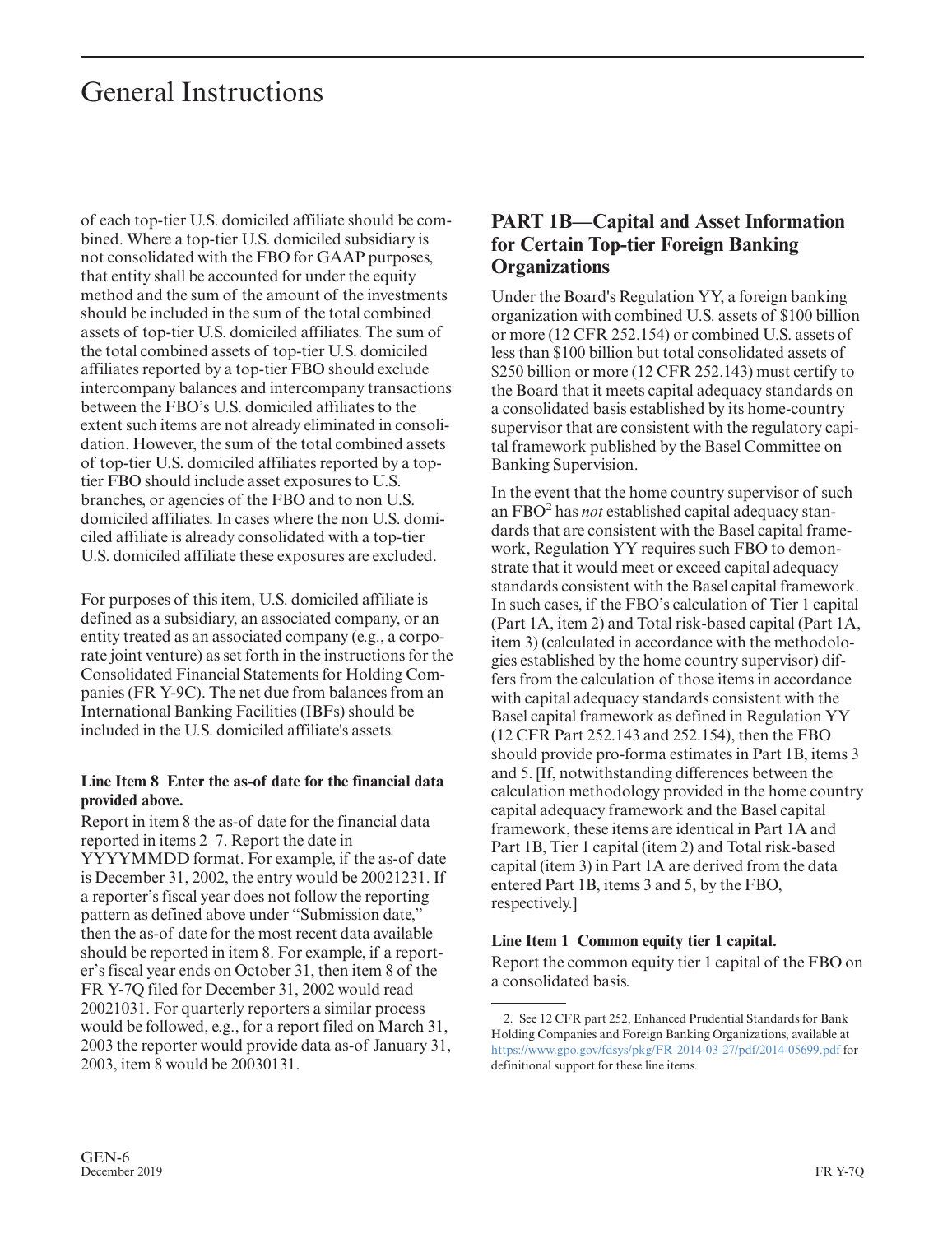#### **Line Item 2 Additional tier 1 capital.**

Report the additional tier 1 capital of the FBO on a consolidated basis.

#### **Line Item 3 Tier 1 capital.**

Report the sum of items 1 and 2.

#### **Line Item 4 Tier 2 capital.**

Report the tier 2 capital of the FBO on a consolidated basis.

#### **Line Item 5 Total risk-based capital.**

Report the sum of items 3 and 4.

#### **Line Item 6 Capital conservation buffer.**

Report the capital conservation buffer of the FBO on a consolidated basis as a percentage of risk-weighted assets, rounded to four decimal places. If this buffer does not apply, then this item must be left blank. Enter "0" if the respondent has none to report for a given as-of date.

#### **Line Item 7 Countercyclical capital buffer (if any).**

Report the firm-specific countercyclical capital buffer as calculated by the FBO on a consolidated basis as a percentage of risk-weighted assets, rounded to four decimal places. If this buffer does not apply, then this item must be left blank. Enter "0" if the respondent has none to report for a given as-of date.

#### **Line Item 8 GSIB buffer.**

Report any global systemically important banking organization (GSIB) capital buffer, as applicable to the FBO on a consolidated basis as a percentage of riskweighted assets, excluding the capital buffers already reported on lines 6 and 7, rounded to four decimal places. If the GSIB buffer does not apply, then this item must be left blank. Enter "0" if the respondent has none to report for a given as-of date.

#### **Line Item 9 Compliance with restrictions on capital distributions and discretionary bonus payments associated with a capital buffer.**

Enter a "1" for "yes" if the FBO is in compliance with restrictions on capital distributions and discretionary bonus payments associated with applicable capital buffers. Enter a "0" if the FBO is not in compliance with restrictions on capital distributions and discretionary

bonus payments associated with applicable capital buffers.

*NOTE: The following items are effective January 1, 2018, so the first filing would be for data reported as of March 31, 2018. In each case, if the capital adequacy framework of the home country supervisor is not consistent with the Basel capital framework, as defined in Regulation YY, (12 CFR Part 252.143 and 252.154), the FBO should report these items on a pro-forma basis.*

#### **Line Item 10 Home country capital measure used in the numerator of the Basel III leverage ratio.**

Report the leverage capital measure of the FBO on a consolidated basis, calculated according to the methodology established by the FBO's home country supervisor.

#### **Line Item 11 Home country exposure measure used in the denominator for the Basel III leverage ratio.**

Report the exposure measure of the FBO on a consolidated basis, calculated according to the methodology established by the FBO's home country supervisor.

#### **Line Item 12 Minimum home country leverage ratio (if different from Basel III leverage ratio, as applicable).**

Report the minimum home country leverage ratio as a percentage, rounded to four decimal places, if the home country supervisor has established a leverage ratio separate from or in addition to the Basel III lever age ratio.

### **PART 2—Capital and Asset Information for Lower-tier FBOs Operating a Branch, or an Agency, or Owning an Edge or Agreement Corporation, or a Commercial Lending Company Subsidiary in the United States**

Part 2 is to be completed *only* if the top-tier or lowertier FBO has FHC status. Part 2 pertains only to the capital and asset information of lower-tier FBOs (information on top-tier reporters is reported on Part 1A and Part 1B, not on Part 2). This information is to be collected only if the lower-tier FBO operates a branch or an agency, or owns an Edge or Agreement corporation, or a commercial lending company subsidiary in the United States. A separate version of Part 2 should be submitted for each of the top-tier reporter's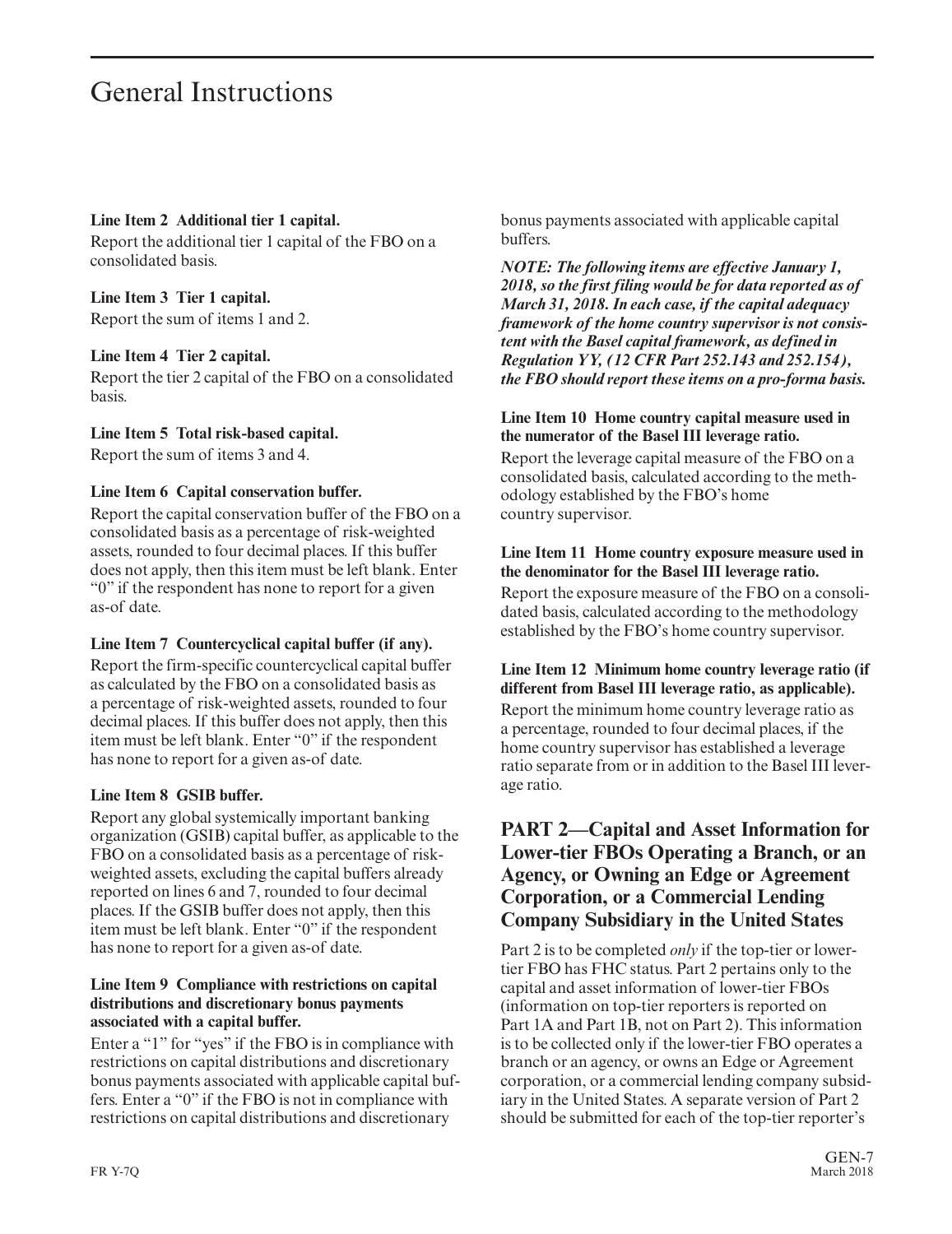lower-tier FBOs that meet these reporting requirements (e.g., if the top-tier reporter has two lower-tier FBOs meeting the reporting requirements for Part 2, a separate schedule of the Part 2 information for each of the two lower-tier reporters must be provided).

The capital and asset information provided in Part 2 must be reported on a quarterly basis for any lower-tier FBO meeting the reporting requirements defined above. Items should be reported on a consolidated basis for each lower-tier FBO. The Federal Reserve may require a lower-tier FBO to submit supporting calculations and definitions of its components of capital if deemed necessary.

#### **Legal title of lower-tier FBO that operates a branch or an agency, or owns an Edge or Agreement corporation or a commercial lending company subsidiary in the United States**

Enter the full name of the lower-tier FBO for which capital and asset information is being provided.

#### **Country of lower-tier FBO that operates a branch or an agency, or owns an Edge or Agreement corporation or a commercial lending company subsidiary in the United States**

Enter the country in which this lower-tier FBO is incorporated or has its principal location.

#### **Line Item 1 Is the reporting lower-tier FBO required by its home country supervisor to calculate its capital ratios using a risk-adjusted framework consistent with the Basel Capital Accord?**

Enter a "1" for "yes" if the home country supervisor of the lower-tier FBO has adopted and utilizes risk-based standards consistent with the Basel Capital Accord. Enter a "0" for "no" if the lower-tier FBO is not required to apply standards consistent with the Basel Capital Accord. If "yes," provide capital and asset information using the procedures consistent with the risk-based framework required by the home country supervisor. If "no," provide the lower-tier FBO's best approximation of the capital and asset information.

#### **Line Item 2 Tier 1 capital.**

Report the amount of Tier 1 capital, on a consolidated basis, as reported by the lower-tier FBO to its home country supervisor under the Basel Capital Accord if the answer to Part 2, item 1 is "yes." If the answer to Part 2, item 1 is "no," then report by using the closest possible approximation.

#### **Line Item 3 Total risk-based capital.**

Report the amount of total risk-based capital, on a consolidated basis, as reported by the lower-tier FBO to its home country supervisor under the Basel Capital Accord if the answer to Part 2, item 1 is "yes." If the answer to Part 2, item 1 is "no," then report by using the closest possible approximation.

#### **Line Item 4 Risk-weighted assets.**

Report the amount of risk-weighted assets, on a consolidated basis, as reported by the lower-tier FBO to its home country supervisor under the Basel Capital Accord if the answer to Part 2, item 1 is "yes." If the answer to Part 2, item 1 is "no," then report by using the closest possible approximation.

#### **Line Item 5 Total consolidated assets at the end of the reporting period.**

Report the total assets of the lower-tier FBO, on a consolidated basis, at the end of the reporting period.

#### **Line Item 6 Enter the as-of date for the financial data provided above.**

Report in item 6 the as-of date for the financial data reported in items 2–5. Report the date in YYYYMMDD format. For example, if the as-of date is December 31, 2002, the entry would be 20021231. If a lower-tier FBO's fiscal year does not follow the reporting pattern as defined above under ["Submission Date of](#page-3-0) [Reports",](#page-3-0) then the as-of date for the most recent data available should be reported in item 6. For example, if a lower-tier FBO's fiscal year ends on October 31, then item 6 of the FR Y-7Q filed for December 31, 2002 would be 20021031. For quarterly reporters a similar process would be followed, e.g., for a report filed on March 31, 2003 the reporter would provide data as-of January 31, 2003, item 6 would be 20030131.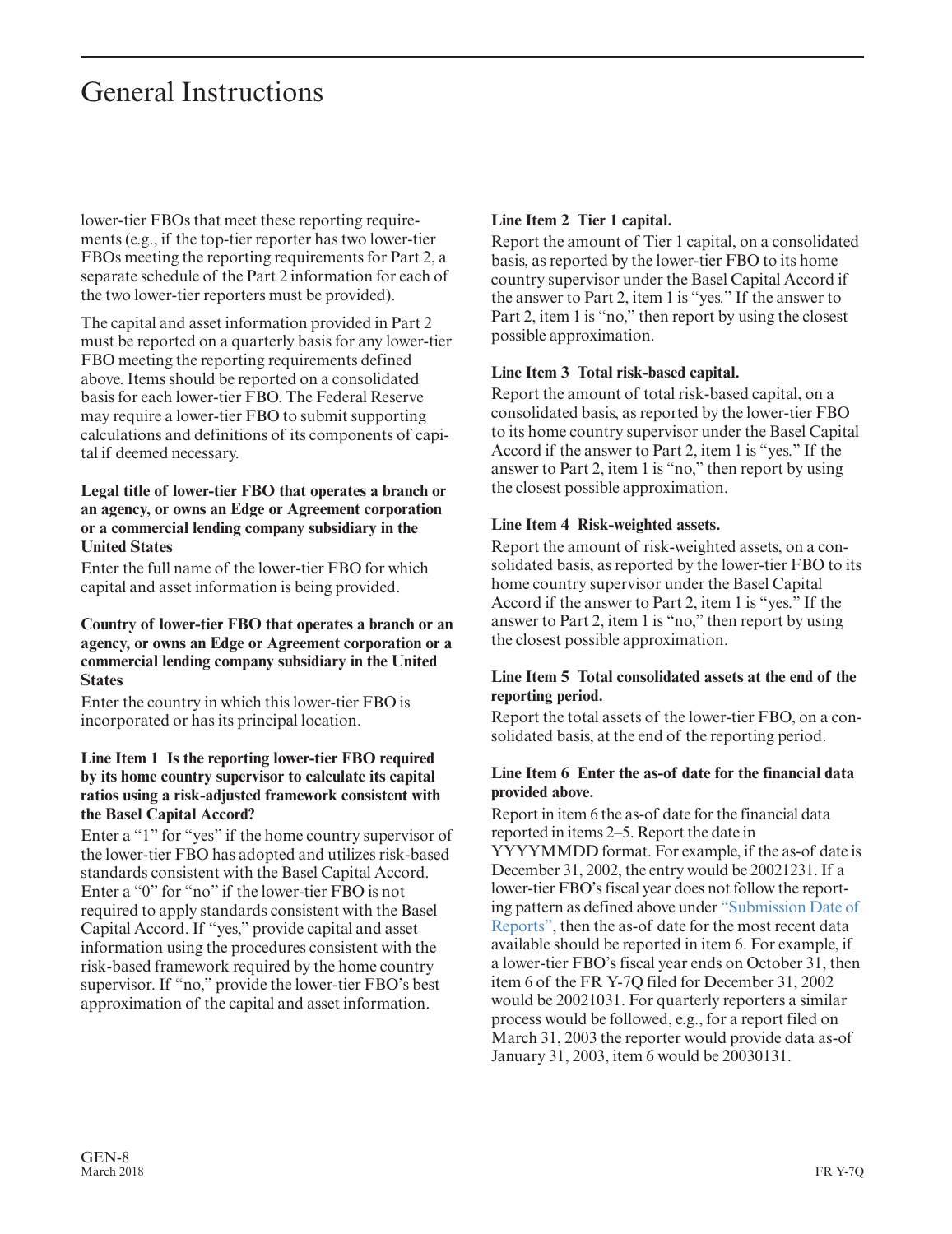#### **Validity (V) Edits for the FR Y-7Q**

Effective as of December 31, 2021

| <b>Series</b> | <b>Effective</b><br><b>Start Date</b> | <b>Effective</b><br><b>End Date</b> | <b>Edit</b><br>Change | <b>Schedule</b> | <b>Edit Type</b> | <b>Edit Num-</b><br>ber | <b>TargetItem</b>      | <b>MDRM Num-</b><br>ber | <b>Edit Test</b>                                                                                                                                                                                                                                      | Alg Edit Test                                                                   |
|---------------|---------------------------------------|-------------------------------------|-----------------------|-----------------|------------------|-------------------------|------------------------|-------------------------|-------------------------------------------------------------------------------------------------------------------------------------------------------------------------------------------------------------------------------------------------------|---------------------------------------------------------------------------------|
| FRY7Q         | 20211231                              | 99991231                            | Revised               | Part 1A         | Validity         | 1001                    |                        | FBOQB162                | Part 1A, Item 1 must equal 0 (no) or 1<br>$(ves).$                                                                                                                                                                                                    | fbogb162 eg 1 or fbogb162 eg 0                                                  |
| FRY7Q         | 20211231                              | 99991231                            | Added                 | Part 2          | Validity         | 1007                    | 1.                     | FBOQB162                | If the legal title of the lower-tier FBO is<br>not null, then Part 2, Item 1 must equal 0<br>$(no)$ or 1 (yes)                                                                                                                                        | if fbog9017 ne null, then fbogb162 eg 1<br>or fbogb162 eg 0                     |
| FRY7Q         | 20161231                              | 99991231                            | No Change             | Page 1          | Validity         | 1010                    | SROF-<br><b>FRNM</b>   | FBOQC490                | Printed Name of Officer must not be null.                                                                                                                                                                                                             | fbogc490 ne null                                                                |
| FRY7Q         | 20161231                              | 99991231                            | No Change             | Page 1          | Validity         | 1012                    | TITLEO-<br><b>FOFF</b> | FBOQC491                | Title of Officer must not be null.                                                                                                                                                                                                                    | fbogc491 ne null                                                                |
| FRY7Q         | 20161231                              | 99991231                            | No Change             | Page 1          | Validity         | 1014                    | <b>DATESIGN</b>        | FBOQJ196                | Date of Signature must not be null.                                                                                                                                                                                                                   | fbogi196 ne null                                                                |
| FRY7Q         | 20161231                              | 99991231                            | No Change             | Page 1          | Validity         | 1028                    | CONTACTN   FBOQ8901    |                         | Name/Title of U.S. Contact must not be<br>null.                                                                                                                                                                                                       | fbog8901 ne null                                                                |
| FRY7Q         | 20161231                              | 99991231                            | No Change             | Page 1          | Validity         | 1030                    | CONTACTP               | <b>FBOQ8902</b>         | Area Code and Phone number of U.S.<br>Contact must not be null.                                                                                                                                                                                       | fbog8902 ne null                                                                |
| FRY7Q         | 20161231                              | 99991231                            | No Change             | Page 1          | Validity         | 1032                    | <b>CONTACTF</b>        | <b>FBOQ9116</b>         | Area Code and Fax Number of U.S. Con-<br>tact must not be null.                                                                                                                                                                                       | fbog9116 ne null                                                                |
| FRY7Q         | 20161231                              | 99991231                            | No Change             | Page 1          | Validity         | 1034                    | CONTACTE   FBOQ4086    |                         | E-mail Address of U.S. Contact must not<br>be null.                                                                                                                                                                                                   | fboq4086 ne null                                                                |
| FRY7Q         | 20211231                              | 99991231                            | Revised               | Part 1A         | Validity         | 1046                    | $\overline{2}$         | <b>FBOQ8274</b>         | For top-tier FBOs that do not calculate<br>capital ratios using a risk- based frame-<br>work consistent with the Basel Capital<br>Accord, or top-tier FBOs with consoli-<br>dated assets less than \$50 billion,<br>Part 1A. Item 2 must not be null. | For top tier FBOs where fboqb162 eq 0<br>or fbog2170 It 50000, fbog8274 ne null |
| FRY7Q         | 20211231                              | 99991231                            | Added                 | Part 2          | Validity         | 2040                    | $\overline{2}$         | <b>FBOQ8274</b>         | If the legal title of the lower-tier FBO is<br>not null, then Part 2, Item 2 must not be<br>null.                                                                                                                                                     | if fbog9017 ne null, then fbog8274<br>ne null                                   |
| FRY7Q         | 20211231                              | 99991231                            | Revised               | Part 1A         | Validity         | 1048                    | 3                      | FBOQ3792                | For top-tier FBOs that do not calculate<br>capital ratios using a risk- based frame-<br>work consistent with the Basel Capital<br>Accord, or top-tier FBOs with consoli-<br>dated assets less than \$50 billion.<br>Part 1A. Item 3 must not be null. | For top-tier FBOs where fbogb162 eg 0<br>or fbog2170 It 50000, fbog3792 ne null |
| FRY7Q         | 20211231                              | 99991231                            | Added                 | Part 2          | Validity         | 2045                    | 3                      | FBOQ3792                | If the legal title of the lower-tier FBO is<br>not null, then Part 2, Item 3 must not be<br>null.                                                                                                                                                     | if fbog9017 ne null, then fbog3792<br>ne null                                   |
| FRY7Q         | 20211231                              | 99991231                            | Revised               | Part 1A         | Validity         | 1050                    | 4                      | FBOQA223                | Part 1A. Item 4 must not be null.                                                                                                                                                                                                                     | fboga223 ne null                                                                |
| FRY7Q         | 20211231                              | 99991231                            | Added                 | Part 2          | Validity         | 2050                    | $\overline{4}$         | FBOQA223                | If the legal title of the lower-tier FBO is<br>not null, then Part 2, Item 4 must not be<br>null.                                                                                                                                                     | if fbog9017 ne null, then fboga223<br>ne null                                   |
| FRY7Q         | 20211231                              | 99991231                            | Revised               | Part 1A         | Validity         | 1052                    | 5                      | FBOQ2170                | Part 1A, Item 5 must not be null.                                                                                                                                                                                                                     | fbog2170 ne null                                                                |
| FRY7Q         | 20211231                              | 99991231                            | Added                 | Part 2          | Validity         | 2055                    | 5                      | FBOQ2170                | If the legal title of the lower-tier FBO is<br>not null, then Part 2, Item 5 must not be<br>null.                                                                                                                                                     | if fbog9017 ne null, then fbog2170<br>ne null                                   |
| FRY7Q         | 20211231                              | 99991231                            | Revised               | Part 1A         | Validity         | 1054                    | 8                      | FBOQC116                | Part 1A Item 8, the reported as-of date<br>for financial data must not be null.                                                                                                                                                                       | fbogc116 ne null                                                                |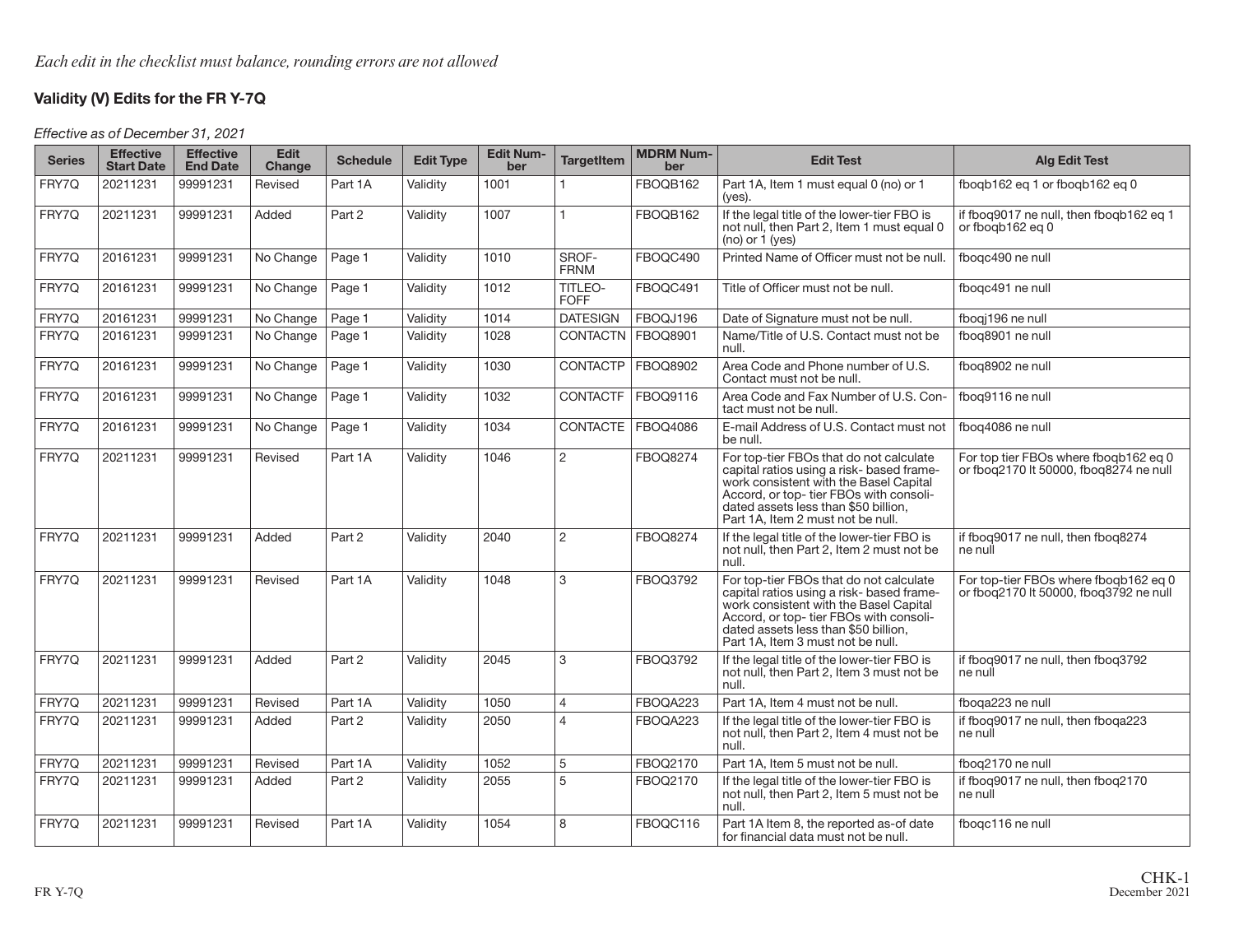| <b>Series</b> | <b>Effective</b><br><b>Start Date</b> | <b>Effective</b><br><b>End Date</b> | <b>Edit</b><br>Change | <b>Schedule</b> | <b>Edit Type</b> | <b>Edit Num-</b><br>ber | <b>TargetItem</b> | <b>MDRM Num-</b><br>ber | <b>Edit Test</b>                                                                                                                                                                                                                                                 | <b>Alg Edit Test</b>                                                                                                                                                                                                                                                                                                                                                                                                                                                                          |
|---------------|---------------------------------------|-------------------------------------|-----------------------|-----------------|------------------|-------------------------|-------------------|-------------------------|------------------------------------------------------------------------------------------------------------------------------------------------------------------------------------------------------------------------------------------------------------------|-----------------------------------------------------------------------------------------------------------------------------------------------------------------------------------------------------------------------------------------------------------------------------------------------------------------------------------------------------------------------------------------------------------------------------------------------------------------------------------------------|
| FRY7Q         | 20211231                              | 99991231                            | Added                 | Part 2          | Validity         | 1056                    | 6                 | FBOQC116                | If the legal title of the lower-tier FBO is<br>not null, then Part 2 Item 6, the reported<br>as-of date for financial data must not be<br>null.                                                                                                                  | if fbog9017 ne null, then fbogc116<br>ne null                                                                                                                                                                                                                                                                                                                                                                                                                                                 |
| FRY7Q         | 20200331                              | 99991231                            | No Change             | Part 1B         | Validity         | 1060                    | $\overline{1}$    | FBOQP859                | For top-tier FBOs with combined US<br>assets of \$100 billion or more or com-<br>bined US assets less than \$100 billion<br>but total consolidated assets of \$250 bil-<br>lion or more in any of the prior four quar-<br>ters. Part 1B Item 1 must not be null. | For top-tier FBOs with (((fbod2170-q1 ge)<br>100000) or (fbod2170-g1 It 100000 and<br>fbog2170-g1 ge 250000)) or<br>((fbod2170-q2 ge 100000) or (fbod2170-<br>q2 lt100000 and fbog2170-g2 ge<br>250000) or ((fbod2170-a3 ae 100000) or<br>(fbod2170-g3 lt 100000 and<br>fboq2170-q3 ge 250000) or ((fbod2170-<br>q4 ge 100000) or (fbod2170-q4 lt 100000<br>and fbog2170-g4 ge 250000) or<br>((fbod2170 ge 100000) or (fbod2170 lt)<br>100000 and fboq2170 ge 250000)),<br>fboqp859 ne null   |
| FRY7Q         | 20200331                              | 99991231                            | No Change             | Part 1B         | Validity         | 1065                    | 2                 | FBOQP865                | For top-tier FBOs with combined US<br>assets of \$100 billion or more or com-<br>bined US assets less than \$100 billion<br>but total consolidated assets of \$250 bil-<br>lion or more in any of the prior four quar-<br>ters, Part 1B Item 2 must not be null. | For top-tier FBOs with (((fbod2170-g1 ge)<br>100000) or (fbod2170-g1 It 100000 and<br>fbog2170-g1 ge 250000) or<br>((fbod2170-g2 ge 100000) or (fbod2170-<br>q2 lt100000 and fboq2170-q2 ge<br>250000)) or ((fbod2170-q3 ge 100000) or<br>(fbod2170-g3 lt 100000 and<br>fboq2170-q3 ge 250000)) or ((fbod2170-<br>q4 ge 100000) or (fbod2170-q4 lt 100000<br>and fbog2170-g4 ge 250000) or<br>((fbod2170 ge 100000) or (fbod2170 lt)<br>100000 and fbog2170 ge 250000)).<br>fboap865 ne null  |
| FRY7Q         | 20200331                              | 99991231                            | No Change             | Part 1B         | Validity         | 1070                    | 3                 | <b>FBOT8274</b>         | For top-tier FBOs with combined US<br>assets of \$100 billion or more or com-<br>bined US assets less than \$100 billion<br>but total consolidated assets of \$250 bil-<br>lion or more in any of the prior four quar-<br>ters, Part 1B Item 3 must not be null  | For top-tier FBOs with (((fbod2170-g1 ge)<br>100000) or (fbod2170-g1 lt 100000 and<br>fbog2170-g1 ge 250000)) or<br>((fbod2170-q2 ge 100000) or (fbod2170-<br>q2 lt100000 and fbog2170-g2 ge<br>250000) or ((fbod2170-g3 ge 100000) or<br>(fbod2170-q3 lt 100000 and<br>fbog2170-g3 ge 250000)) or ((fbod2170-<br>q4 ge 100000) or (fbod2170-q4 lt 100000<br>and fbog2170-g4 ge 250000)) or<br>((fbod2170 ge 100000) or (fbod2170 lt)<br>100000 and fbog2170 ge 250000)).<br>fbot8274 ne null |
| FRY7Q         | 20200331                              | 99991231                            | No Change             | Part 1B         | Validity         | 1075                    | $\overline{4}$    | FOBQ5311                | For top-tier FBOs with combined US<br>assets of \$100 billion or more or com-<br>bined US assets less than \$100 billion<br>but total consolidated assets of \$250 bil-<br>lion or more in any of the prior four quar-<br>ters, Part 1B Item 4 must not be null. | For top-tier FBOs with (((fbod2170-g1 ge)<br>100000) or (fbod2170-g1 lt 100000 and<br>fboq2170-q1 ge 250000)) or<br>((fbod2170-q2 ge 100000) or (fbod2170-<br>q2 lt100000 and fbog2170-g2 ge<br>250000) or ((fbod2170-q3 ge 100000) or<br>(fbod2170-g3 lt 100000 and<br>fbog2170-g3 ge 250000)) or ((fbod2170-<br>q4 ge 100000) or (fbod2170-q4 lt 100000<br>and fbog2170-g4 ge 250000) or<br>((fbod2170 ge 100000) or (fbod2170 lt)<br>100000 and fboq2170 ge 250000)),<br>fboq5311 ne null  |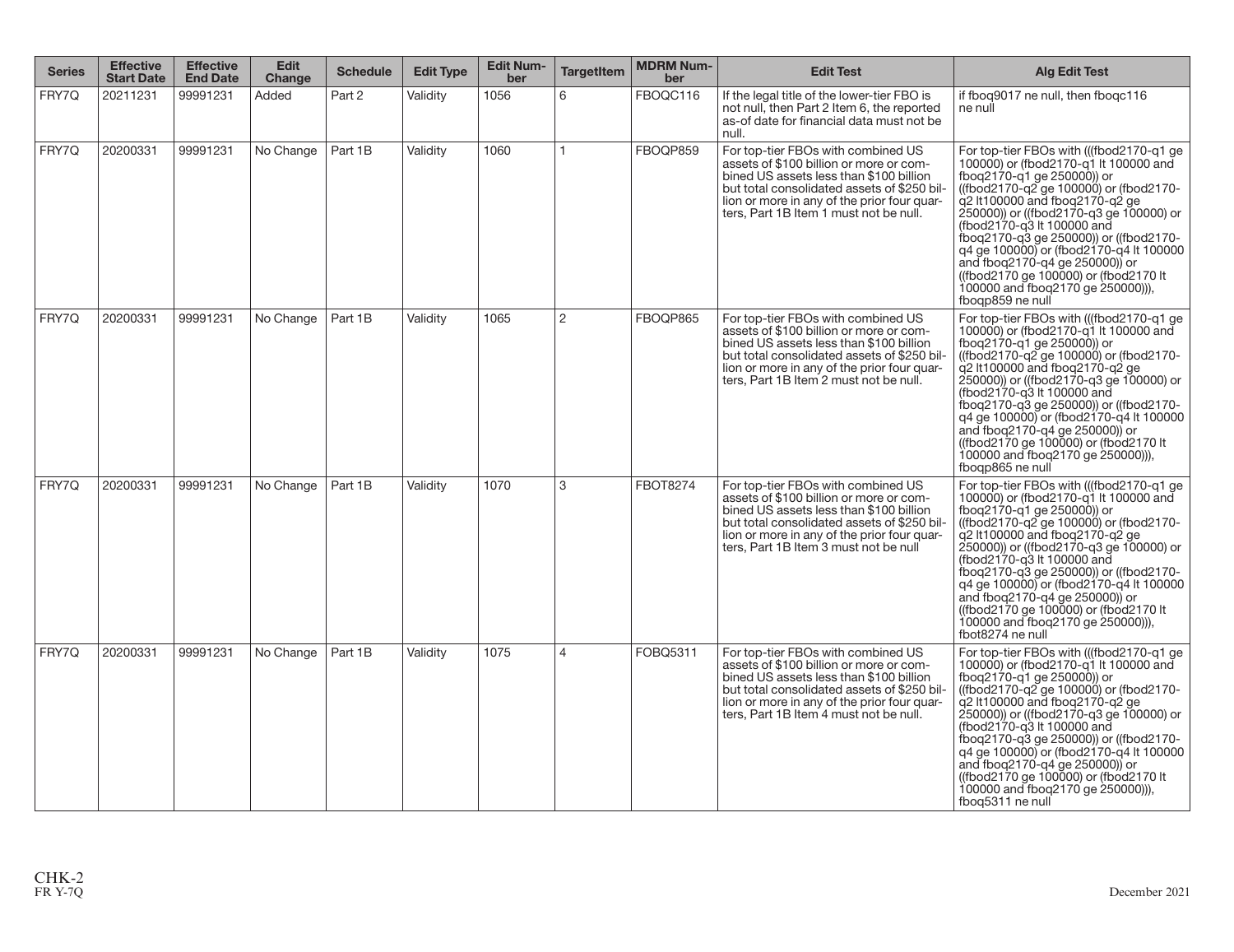| <b>Series</b> | <b>Effective</b><br><b>Start Date</b> | <b>Effective</b><br><b>End Date</b> | <b>Edit</b><br><b>Change</b> | <b>Schedule</b> | <b>Edit Type</b> | <b>Edit Num-</b><br>ber | <b>TargetItem</b>                  | <b>MDRM Num-</b><br>ber | <b>Edit Test</b>                                                                                                                                                                                                                                                                                           | <b>Alg Edit Test</b>                                                                                                                                                                                                                                                                                                                                                                                                                                                                                           |
|---------------|---------------------------------------|-------------------------------------|------------------------------|-----------------|------------------|-------------------------|------------------------------------|-------------------------|------------------------------------------------------------------------------------------------------------------------------------------------------------------------------------------------------------------------------------------------------------------------------------------------------------|----------------------------------------------------------------------------------------------------------------------------------------------------------------------------------------------------------------------------------------------------------------------------------------------------------------------------------------------------------------------------------------------------------------------------------------------------------------------------------------------------------------|
| FRY7Q         | 20200331                              | 99991231                            | No Change                    | Part 1B         | Validity         | 1080                    | 5                                  | <b>FBOT3792</b>         | For top-tier FBOs with combined US<br>assets of \$100 billion or more or com-<br>bined US assets less than \$100 billion<br>but total consolidated assets of \$250 bil-<br>lion or more in any of the prior four quar-<br>ters, Part 1B Item 5 must not be null.                                           | For top-tier FBOs with (((fbod2170-g1 ge)<br>100000) or (fbod2170-g1 lt 100000 and<br>fboq2170-q1 ge 250000) or<br>((fbod2170-q2 ge 100000) or (fbod2170-<br>q2 lt100000 and fbog2170-g2 ge<br>250000) or ((fbod2170-q3 ge 100000) or<br>(fbod2170-g3 lt 100000 and<br>fbog2170-g3 ge 250000)) or ((fbod2170-<br>q4 ge 100000) or (fbod2170-q4 lt 100000<br>and fboq2170-q4 ge 250000)) or<br>((fbod2170 ge 100000) or (fbod2170 lt)<br>100000 and fboq2170 ge 250000)),<br>fbot3792 ne null                   |
| FRY7Q         | 20200331                              | 99991231                            | No Change                    | Part 1B         | Validity         | 1085                    | 9                                  | FBOQFS41                | For top-tier FBOs with combined US<br>assets of \$100 billion or more or com-<br>bined US assets less than \$100 billion<br>but total consolidated assets of \$250 bil-<br>lion or more in any of the prior four quar-<br>ters, Part 1B Item 9 must equal 0 or 1.                                          | For top-tier FBOs with (((fbod2170-q1 ge)<br>100000) or (fbod2170-g1 It 100000 and<br>fbog2170-g1 ge 250000) or<br>((fbod2170-q2 ge 100000) or (fbod2170-<br>g2 lt100000 and fbog2170-g2 ge<br>250000) or ((fbod2170-g3 ge 100000) or<br>(fbod2170-g3 lt 100000 and<br>fboq2170-q3 ge 250000)) or ((fbod2170-<br>q4 ge 100000) or (fbod2170-q4 lt 100000<br>and fboq2170-q4 ge 250000)) or<br>((fbod2170 ge 100000) or (fbod2170 lt)<br>100000 and fbog2170 ge 250000)),<br>fbogfs41 eg 1 or fbogfs41 eg 0     |
| FRY7Q         | 20200331                              | 99991231                            | No Change                    | Part 1B         | Validity         | 1090                    | 3                                  | <b>FBOT8274</b>         | For top-tier FBOs with combined US<br>assets of \$100 billion or more or com-<br>bined US assets less than \$100 billion<br>but total consolidated assets of \$250 bil-<br>lion or more in any of the prior four quar-<br>ters, Part 1B Item 3 must equal the sum<br>of Part 1B Item 1 and Part 1B Item 2. | For top-tier FBOs with (((fbod2170-g1 ge)<br>100000) or (fbod2170-g1 lt 100000 and<br>fbog2170-g1 ge 250000)) or<br>((fbod2170-q2 ge 100000) or (fbod2170-<br>g2 lt100000 and fbog2170-g2 ge<br>250000) or ((fbod2170-g3 ge 100000) or<br>(fbod2170-g3 lt 100000 and<br>fbog2170-g3 ge 250000)) or ((fbod2170-<br>q4 ge 100000) or (fbod2170-g4 lt 100000<br>and fboq2170-q4 ge 250000)) or<br>((fbod2170 ge 100000) or (fbod2170 lt)<br>100000 and fbog2170 ge 250000)).<br>fbot8274 eq (fboqp859 + fboqp865) |
| FRY7Q         | 20200331                              | 99991231                            | No Change                    | Part 1B         | Validity         | 1095                    | 5                                  | <b>FBOT3792</b>         | For top-tier FBOs with combined US<br>assets of \$100 billion or more or com-<br>bined US assets less than \$100 billion<br>but total consolidated assets of \$250 bil-<br>lion or more in any of the prior four quar-<br>ters, Part 1B Item 5 must equal the sum<br>of Part 1B Item 3 and Part 1B Item 4. | For top-tier FBOs with (((fbod2170-q1 ge)<br>100000) or (fbod2170-q1 It 100000 and<br>fbog2170-g1 ge 250000)) or<br>((fbod2170-q2 ge 100000) or (fbod2170-<br>q2 lt100000 and fboq2170-q2 ge<br>250000)) or ((fbod2170-g3 ge 100000) or<br>(fbod2170-q3 lt 100000 and<br>fboq2170-q3 ge 250000)) or ((fbod2170-<br>q4 ge 100000) or (fbod2170-q4 lt 100000<br>and fboq2170-q4 ge 250000)) or<br>((fbod2170 ge 100000) or (fbod2170 lt<br>100000 and fbog2170 ge 250000)).<br>fbot3792 eq (fbot8274 + fboq5311) |
| FRY7Q         | 20211231                              | 99991231                            | Added                        | Cover Page      | Validity         | 2005                    | Confidenti-<br>ality Check-<br>box | FBOQKY38                | If FBOQC447 equals 0 then FBOQKY38<br>must equal null                                                                                                                                                                                                                                                      | If FBOQC447 eq 0 then FBOQKY38<br>eg null                                                                                                                                                                                                                                                                                                                                                                                                                                                                      |
| FRY7Q         | 20211231                              | 99991231                            | Added                        | Cover Page      | Validity         | 2015                    | Confidenti-<br>ality Check-<br>box | FBOQKY38                | If FBOQC447 equals 1 then FBOQKY38<br>must equal 0 or 1 and must not equal null   or 1 and ne null                                                                                                                                                                                                         | If FBOQC447 eq 1 then FBOQKY38 eq 0                                                                                                                                                                                                                                                                                                                                                                                                                                                                            |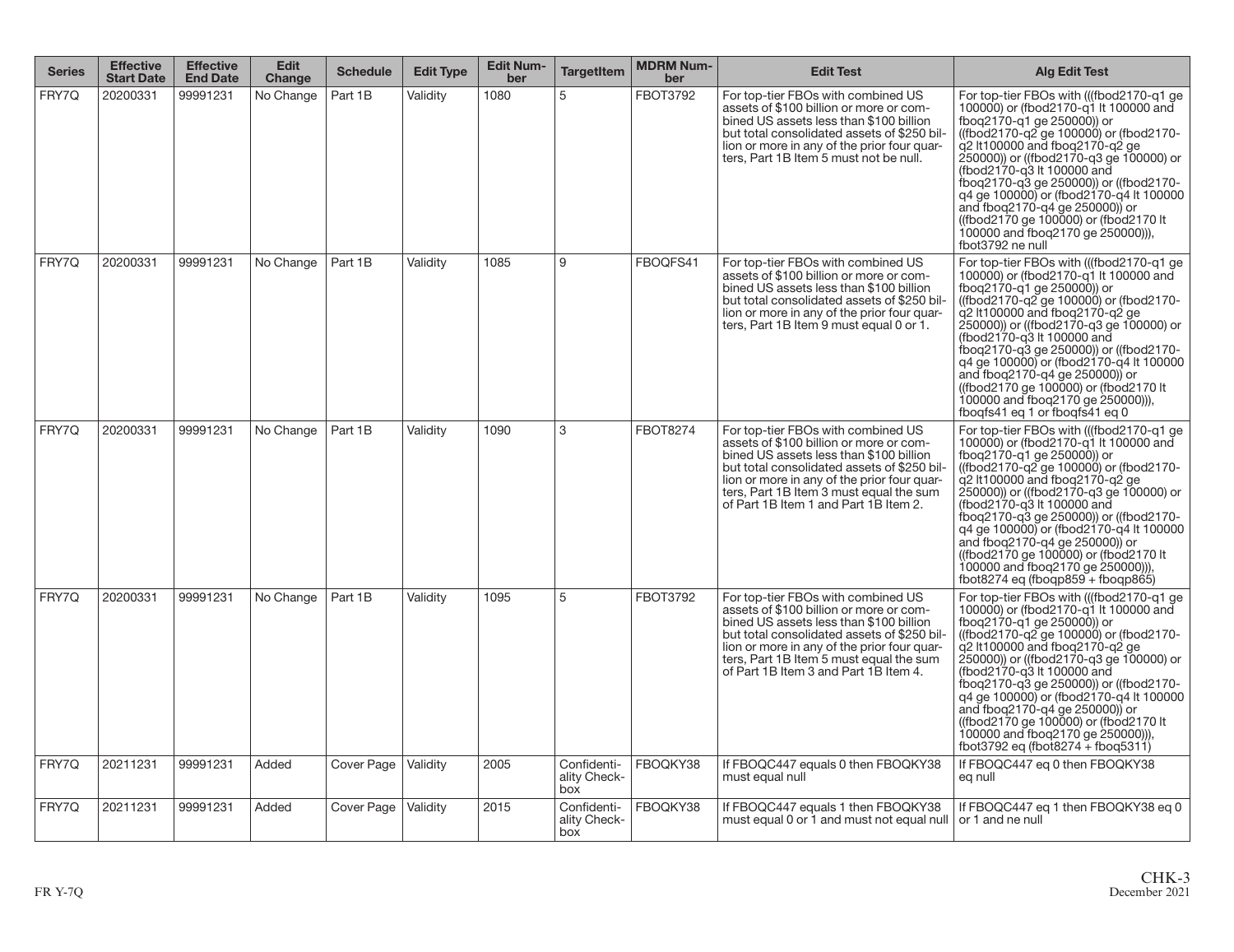| <b>Series</b> | <b>Effective</b><br><b>Start Date</b> | <b>Effective</b><br><b>End Date</b> | <b>Edit</b><br><b>Change</b> | <b>Schedule</b>       | <b>Edit Type</b> | <b>Edit Num-</b><br>ber | TargetItem                           | MDRM Num-<br>ber | <b>Edit Test</b>             | <b>Alg Edit Test</b> |
|---------------|---------------------------------------|-------------------------------------|------------------------------|-----------------------|------------------|-------------------------|--------------------------------------|------------------|------------------------------|----------------------|
| FRY7Q         | 20211231                              | 99991231                            | Added                        | Cover Page   Validity |                  | 2025                    | l Confidenti-<br>ality Check-<br>box | FBOQC447         | FBOQC447 must equal 0 or 1   | FBOQC447 eg 0 or 1   |
| FRY7Q         | 20211231                              | 99991231                            | Added                        | Cover Page   Validity |                  | 2035                    | l Confidenti-<br>ality Check-<br>box | FBOQC447         | FBOQC447 must not equal null | FBOQC447 ne null     |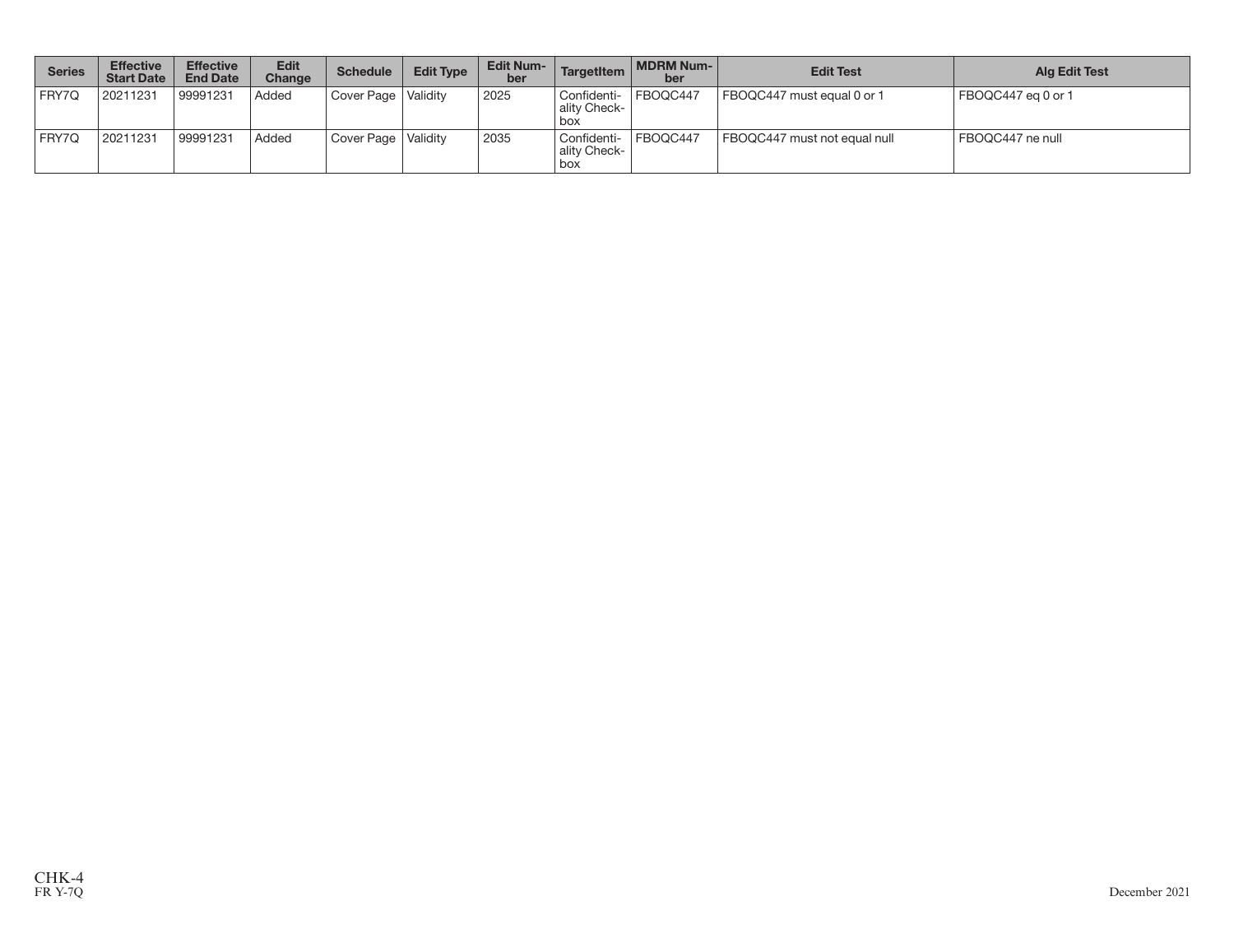#### **Quality (Q) Edits for the FR Y{7Q**

Effective as of December 31, 2021

| <b>Series</b> | <b>Effective</b><br><b>Start Date</b> | <b>Effective</b><br><b>End Date</b> | <b>Edit</b><br>Change | <b>Schedule</b>                 | <b>Edit Type</b> | <b>Edit Num-</b><br>ber | <b>TargetItem</b> | <b>MDRM Num-</b><br>ber | <b>Edit Test</b>                                                                                                                                                                                                                                                               | <b>Alg Edit Test</b>                                                                                                                                                                                                                                                                                                                                                                                                                                                                   |
|---------------|---------------------------------------|-------------------------------------|-----------------------|---------------------------------|------------------|-------------------------|-------------------|-------------------------|--------------------------------------------------------------------------------------------------------------------------------------------------------------------------------------------------------------------------------------------------------------------------------|----------------------------------------------------------------------------------------------------------------------------------------------------------------------------------------------------------------------------------------------------------------------------------------------------------------------------------------------------------------------------------------------------------------------------------------------------------------------------------------|
| FRY7Q         | 20161231                              | 99991231                            | No Change             | Part 1A                         | Quality          | 0500                    | 6                 | FBOD2170                | For lower tier FBOs, Part 1A Item 6<br>should be null.                                                                                                                                                                                                                         | For lower tier FBOs, fbod2170 eg null                                                                                                                                                                                                                                                                                                                                                                                                                                                  |
| FRY7Q         | 20161231                              | 99991231                            | No Change             | Part 1A                         | Quality          | 0505                    | $\overline{7}$    | FBODS292                | For lower tier FBOs, Part 1A Item 7<br>should be null.                                                                                                                                                                                                                         | For lower tier FBOs, fbods292 eq null                                                                                                                                                                                                                                                                                                                                                                                                                                                  |
| FRY7Q         | 20161231                              | 99991231                            | No Change             | Part 1A                         | Quality          | 0510                    | $\overline{7}$    | FBODS292                | For top tier FBOs only, Part 1A Item 7<br>should be less than or equal to Part 1A<br>Item 6.                                                                                                                                                                                   | For top tier FBOs, fbods292 le fbod2170                                                                                                                                                                                                                                                                                                                                                                                                                                                |
| FRY7Q         | 20161231                              | 99991231                            | No Change             | Part 1A and Quality<br>Part 2   |                  | 0540                    | 3                 | FBOQ3792                | Part 1A or Part 2, Item 3 should be<br>greater than or equal to Item 2.                                                                                                                                                                                                        | fbog3792 ge fbog8274                                                                                                                                                                                                                                                                                                                                                                                                                                                                   |
| FRY7Q         | 20161231                              | 99991231                            | No Change             | Part 1A and   Quality<br>Part 2 |                  | 0560                    | 5                 | FBOQ2170                | Part 1A or Part 2, Item 5 should be<br>greater than Item 4.                                                                                                                                                                                                                    | fbog2170 gt fboga223                                                                                                                                                                                                                                                                                                                                                                                                                                                                   |
| FRY7Q         | 20161231                              | 99991231                            | No Change             | Part 1A and   Quality<br>Part 2 |                  | 0580                    | 8                 | FBOQC116                | Part 1A Item 8 or Part 2 Item 6, should be<br>in YYYYMMDD format.                                                                                                                                                                                                              |                                                                                                                                                                                                                                                                                                                                                                                                                                                                                        |
| FRY7Q         | 20161231                              | 99991231                            | No Change             | Part 1A and<br>Part 2           | Quality          | 0590                    | $\overline{c}$    | <b>FBOQ8274</b>         | Part 1A or Part 2, Item 2 should be<br>greater than zero.                                                                                                                                                                                                                      | fbog8274 gt 0                                                                                                                                                                                                                                                                                                                                                                                                                                                                          |
| FRY7Q         | 20161231                              | 99991231                            | No Change             | Part 1A and   Quality<br>Part 2 |                  | 0592                    | $\overline{4}$    | FBOQA223                | Part 1A or Part 2, Item 4 should be<br>greater than zero.                                                                                                                                                                                                                      | fboga223 gt 0                                                                                                                                                                                                                                                                                                                                                                                                                                                                          |
| FRY7Q         | 20161231                              | 99991231                            | No Change             | Part 1A and Quality<br>Part 2   |                  | 0593                    | 5                 | FBOQ2170                | Part 1A or Part 2, Item 5 should be<br>greater than zero.                                                                                                                                                                                                                      | fbog2170 gt 0                                                                                                                                                                                                                                                                                                                                                                                                                                                                          |
| FRY7Q         | 20161231                              | 99991231                            | No Change             | Part 1A and Quality<br>Part 2   |                  | 0600                    | 3                 | FBOQ3792                | Part 1A or Part 2, Item 2 divided by<br>Item 3 should be greater than or equal<br>to 50%.                                                                                                                                                                                      | (fboq8274 / fboq3792) ge 0.50                                                                                                                                                                                                                                                                                                                                                                                                                                                          |
| FRY7Q         | 20161231                              | 99991231                            | No Change             | Part 1A and<br>Part 2           | Quality          | 0601                    | 2                 | FBOQ8274                | Part 1A or Part 2, Item 2 divided by<br>Item 4 should be greater than or equal to<br>4% (minimum tier 1 capital ratio).                                                                                                                                                        | (fboq8274 / fboqa223) ge 0.04                                                                                                                                                                                                                                                                                                                                                                                                                                                          |
| FRY7Q         | 20161231                              | 99991231                            | No Change             | Part 1A and<br>Part 2           | Quality          | 0602                    | $\overline{A}$    | FBOQA223                | Part 1A or Part 2, Item 3 divided by<br>Item 4 should be greater than or equal to<br>8% (minimum total risk- based capital<br>ratio).                                                                                                                                          | (fbog3792 / fboga223) ge 0.08                                                                                                                                                                                                                                                                                                                                                                                                                                                          |
| FRY7Q         | 20161231                              | 99991231                            | No Change             | Part 1A                         | Quality          | 9000                    | 6                 | FBOD2170                | For top tier FBOs only, Part 1A Item 6<br>should not be null and should not be<br>negative.                                                                                                                                                                                    | For top tier FBOs, fbod2170 ne null and<br>fbod $2170$ ge $0$                                                                                                                                                                                                                                                                                                                                                                                                                          |
| FRY7Q         | 20161231                              | 99991231                            | No Change             | Part 1A                         | Quality          | 9001                    | $\overline{7}$    | FBODS292                | For top tier FBOs only. Part 1A Item 7<br>should not be null and should not be<br>negative.                                                                                                                                                                                    | For top tier FBOs, fbods292 ne null and<br>fbods $292$ ge $0$                                                                                                                                                                                                                                                                                                                                                                                                                          |
| FRY7Q         | 20200331                              | 99991231                            | No Change             | Part 1B                         | Quality          | 0700                    |                   | FBOQP859                | For top-tier FBOs with combined US<br>assets of \$100 billion or more or com-<br>bined US assets less than \$100 billion<br>but total consolidated assets of \$250 bil-<br>lion or more in any of the prior four quar-<br>ters, Part 1B Item 1 should be greater<br>than zero. | For top-tier FBOs with (((fbod2170-q1 ge<br>100000) or (fbod2170-g1 lt 100000 and<br>fboq2170-q1 ge 250000)) or<br>((fbod2170-q2 ge 100000) or<br>(fbod2170-g2 lt100000 and fbog2170-g2<br>ge 250000)) or ((fbod2170-q3 ge 100000)<br>or (fbod2170-q3 lt 100000 and<br>fboq2170-q3 ge 250000) or<br>((fbod2170-q4 ge 100000) or<br>(fbod2170-g4 It 100000 and<br>fboq2170-q4 ge 250000)) or ((fbod2170<br>ge 100000) or (fbod2170 It 100000 and<br>fboq2170 ge 250000)), fboqp859 gt 0 |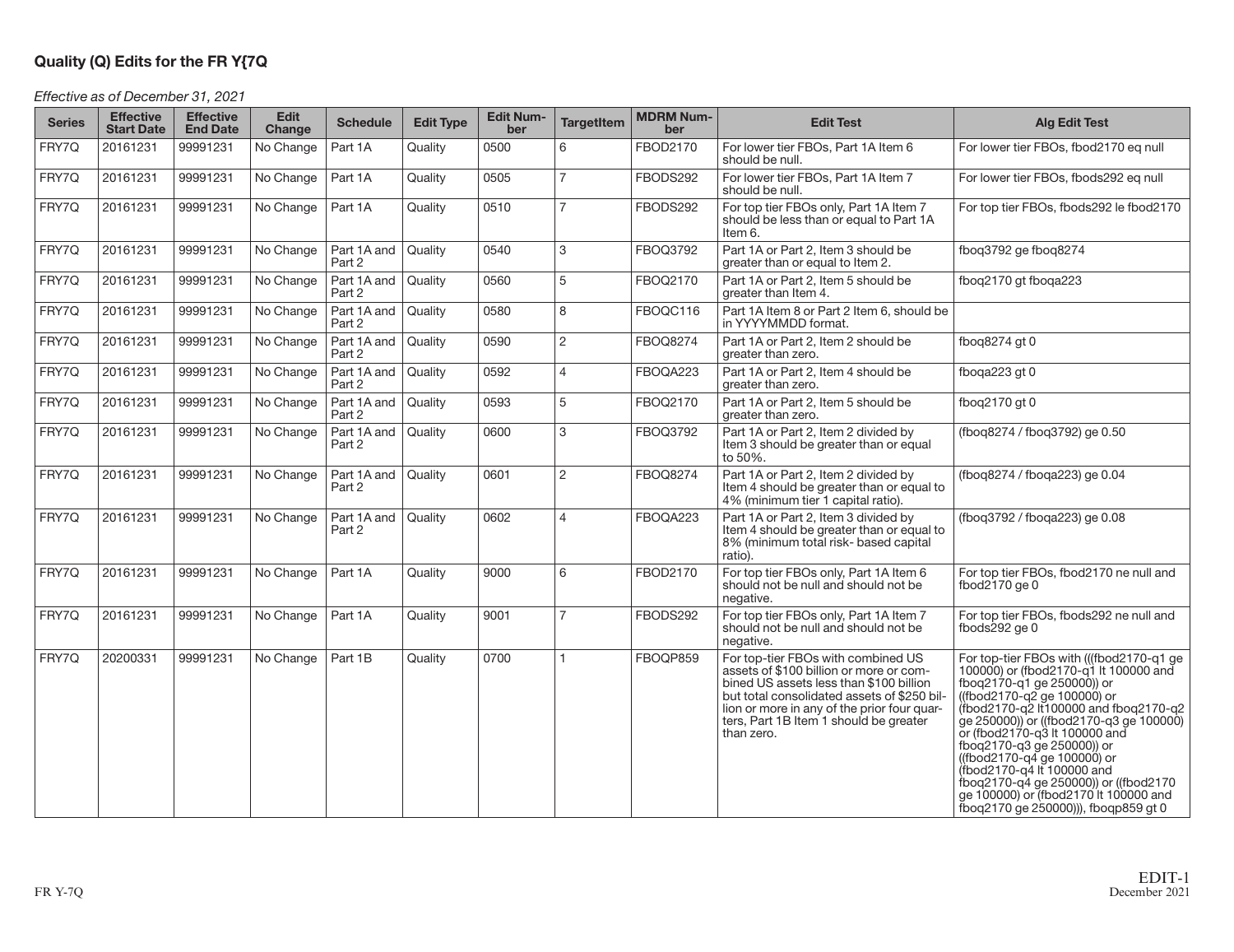| <b>Series</b> | <b>Effective</b><br><b>Start Date</b> | <b>Effective</b><br><b>End Date</b> | <b>Edit</b><br>Change | <b>Schedule</b> | <b>Edit Type</b> | <b>Edit Num-</b><br>ber | <b>TargetItem</b> | <b>MDRM Num-</b><br>ber | <b>Edit Test</b>                                                                                                                                                                                                                                                                                                      | <b>Alg Edit Test</b>                                                                                                                                                                                                                                                                                                                                                                                                                                                                                                   |
|---------------|---------------------------------------|-------------------------------------|-----------------------|-----------------|------------------|-------------------------|-------------------|-------------------------|-----------------------------------------------------------------------------------------------------------------------------------------------------------------------------------------------------------------------------------------------------------------------------------------------------------------------|------------------------------------------------------------------------------------------------------------------------------------------------------------------------------------------------------------------------------------------------------------------------------------------------------------------------------------------------------------------------------------------------------------------------------------------------------------------------------------------------------------------------|
| FRY7Q         | 20200331                              | 99991231                            | No Change             | Part 1B         | Quality          | 0705                    | 2                 | FBOQP865                | For top-tier FBOs with combined US<br>assets of \$100 billion or more or com-<br>bined US assets less than \$100 billion<br>but total consolidated assets of \$250 bil<br>lion or more, Part 1B Item 2 should not<br>be negative and shoud not be null.                                                               | For top tier FBOs, if ((fbod2170 ge)<br>100000) or (fbod2170 It 100000 and<br>fboq2170 ge 250000), then fboqp865 ge<br>0 and fboqp865 ne null                                                                                                                                                                                                                                                                                                                                                                          |
| FRY7Q         | 20200331                              | 99991231                            | No Change             | Part 1B         | Quality          | 0715                    | $\overline{4}$    | FOBQ5311                | For top-tier FBOs with combined US<br>assets of \$100 billion or more or com-<br>bined US assets less than \$100 billion<br>but total consolidated assets of \$250 bil-<br>lion or more in any of the prior four quar-<br>ters, Part 1B Item 4 should be greater<br>than zero.                                        | For top-tier FBOs with (((fbod2170-g1 ge)<br>100000) or (fbod2170-g1 It 100000 and<br>fboq2170-q1 ge 250000)) or<br>((fbod2170-q2 ge 100000) or<br>(fbod2170-g2 It100000 and fbog2170-g2<br>ge 250000)) or ((fbod2170-g3 ge 100000)<br>or (fbod2170-g3 lt 100000 and<br>fboq2170-q3 ge 250000)) or<br>((fbod2170-q4 ge 100000) or<br>(fbod2170-g4 It 100000 and<br>fbog2170-g4 ge 250000)) or ((fbod2170)<br>ge 100000) or (fbod2170 It 100000 and<br>fboq2170 ge 250000)), fboq5311 gt 0                              |
| FRY7Q         | 20200331                              | 99991231                            | No Change             | Part 1B         | Quality          | 0725                    | 3                 | <b>FBOT8274</b>         | For top-tier FBOs with combined US<br>assets of \$100 billion or more or com-<br>bined US assets less than \$100 billion<br>but total consolidated assets of \$250 bil-<br>lion or more in any of the prior four quar-<br>ters, if Part 1A Item 1 equals 0 then<br>Part 1A Item 2 should not equal Part 1B<br>Item 3. | For top-tier FBOs with (((fbod2170-g1 ge)<br>100000) or (fbod2170-g1 lt 100000 and<br>fboq2170-q1 ge 250000) or<br>((fbod2170-g2 ge 100000) or<br>(fbod2170-q2 It100000 and fboq2170-q2<br>ge 250000)) or ((fbod2170-g3 ge 100000)<br>or (fbod2170-q3 lt 100000 and<br>fboq2170-q3 ge 250000)) or<br>((fbod2170-q4 ge 100000) or<br>(fbod2170-g4 lt 100000 and<br>fboq2170-q4 ge 250000) or ((fbod2170<br>ge 100000) or (fbod2170 It 100000 and<br>fboq2170 ge 250000)), if fboqb162 eq 0<br>then fbog8274 ne fbot8274 |
| FRY7Q         | 20200331                              | 99991231                            | No Change             | Part 1B         | Quality          | 0730                    | 5                 | <b>FBOT3792</b>         | For top-tier FBOs with combined US<br>assets of \$100 billion or more or com-<br>bined US assets less than \$100 billion<br>but total consolidated assets of \$250 bil-<br>lion or more in any of the prior four quar-<br>ters, if Part 1A Item 1 equals 0 then<br>Part 1A Item 3 should not equal Part 1B<br>Item 5. | For top-tier FBOs with (((fbod2170-g1 ge)<br>100000) or (fbod2170-g1 lt 100000 and<br>fboq2170-q1 ge 250000) or<br>((fbod2170-g2 ge 100000) or<br>(fbod2170-g2 lt100000 and fbog2170-g2<br>ge 250000)) or ((fbod2170-q3 ge 100000)<br>or (fbod2170-q3 lt 100000 and<br>fbog2170-g3 ge 250000) or<br>((fbod2170-g4 ge 100000) or<br>(fbod2170-g4 It 100000 and<br>fboq2170-q4 ge 250000) or ((fbod2170<br>ge 100000) or (fbod2170 lt 100000 and<br>fboq2170 ge 250000)), if fboqb162 eq 0,<br>then fbog3792 ne fbot3792 |